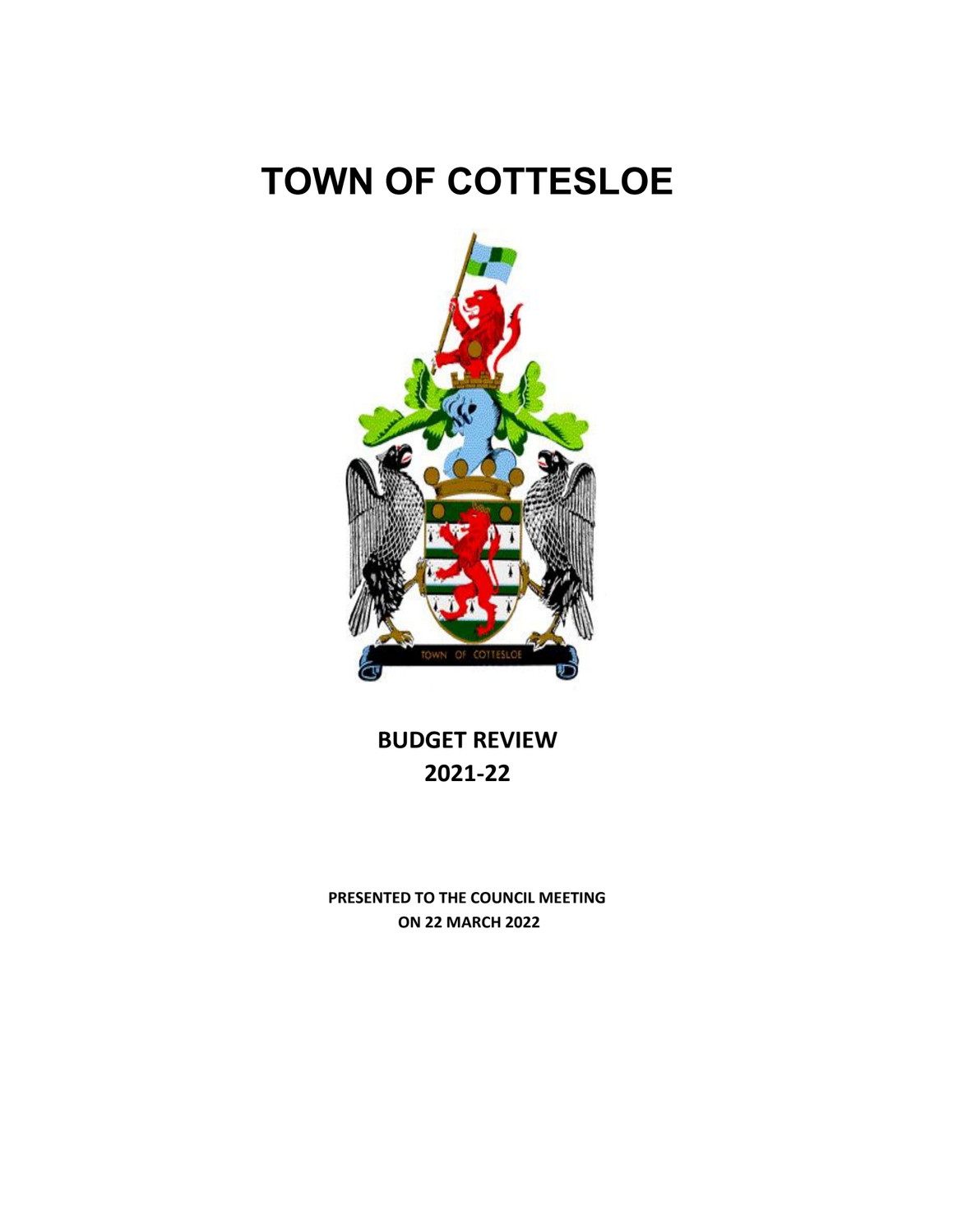#### **Town of Cottesloe**

### **REVIEW OF BUDGET REPORT**

# **For the Period Ended 28th February 2022**

# **TABLE OF CONTENTS**

|        |                                                                                     | Page         |
|--------|-------------------------------------------------------------------------------------|--------------|
|        | Statement of Financial Activity by Nature and Type                                  | $\mathbf{1}$ |
|        | Statement of Financial Activity by Reporting Program                                | 2            |
| Note 1 | <b>Basis of Preparation</b>                                                         | 3            |
| Note 2 | <b>Graphical Representation</b>                                                     | $4 - 5$      |
| Note 3 | Net Current Funding Position                                                        | 6            |
| Note 4 | <b>Predicted Variances</b>                                                          | $7 - 8$      |
|        | Supplementary Information                                                           |              |
|        | - Detail of Budget Review surplus calculation, including major<br>budget amendments | $9 - 11$     |
|        | - Detail of minor budget amendments                                                 | $12 - 15$    |
|        | - Detail of administration allocation budget amendments                             | 16           |
|        | - Detail of non cash budget amendments                                              | 17           |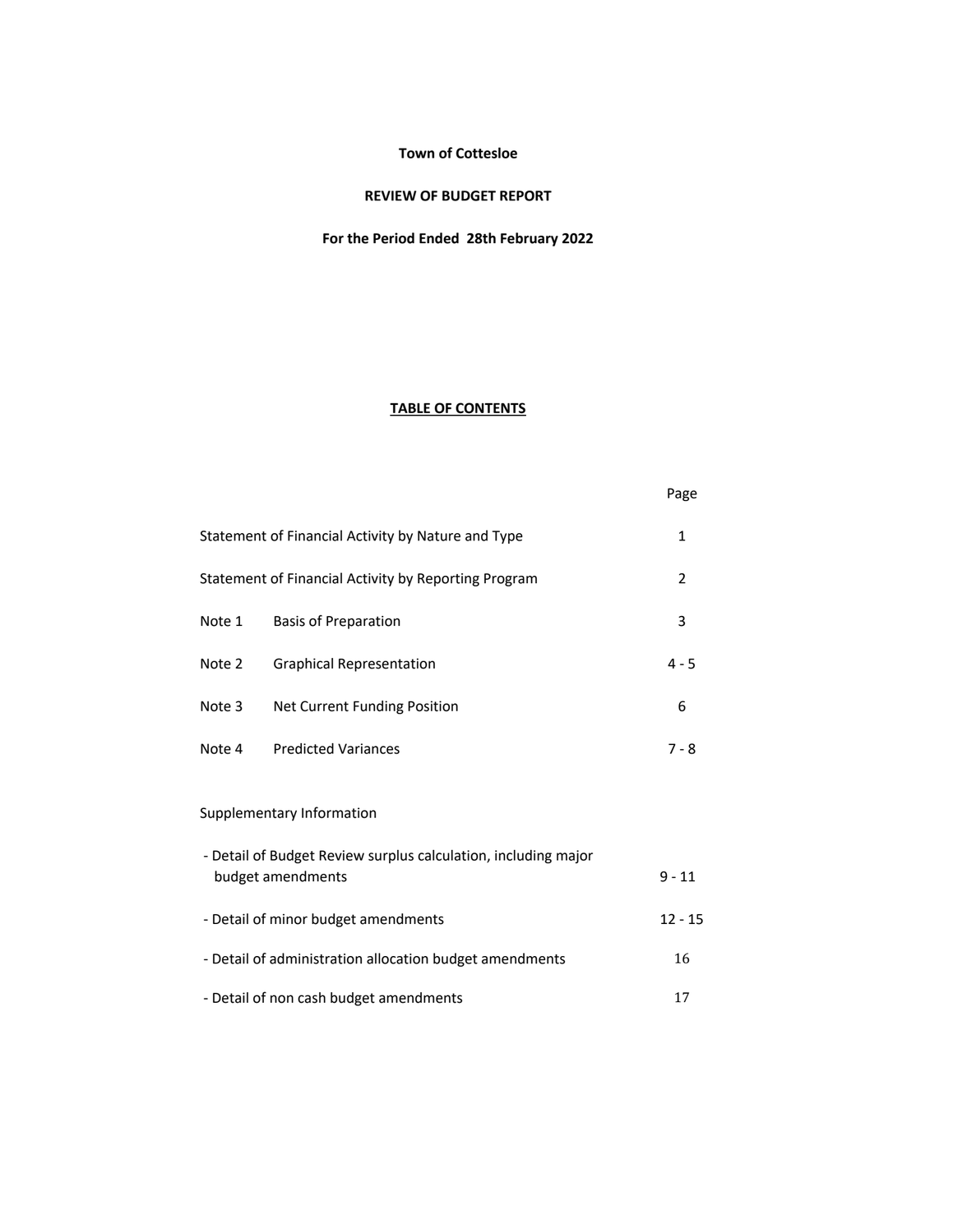#### **(Nature or Type) Town of Cottesloe STATEMENT OF BUDGET REVIEW For the Period Ended 28th February 2022**

 $\overline{\phantom{a}}$ 

'n

FM Reg 33A (1)

### **FM Reg 33A(2A)(a)**

J.

|                      |                                               |                | <b>Budget v Actual</b> |                     |                      | Predicted          |   |
|----------------------|-----------------------------------------------|----------------|------------------------|---------------------|----------------------|--------------------|---|
|                      |                                               |                |                        | <b>YTD</b>          | Variance             |                    |   |
| FM Reg 33A           |                                               |                | Annual                 | Actual \$           |                      | Year End \$        |   |
|                      |                                               | Note           | Budget \$ (a)          | (b)                 | (c)                  | $(a)+(c)+(d)$      |   |
| FM Reg Sch 1         | <b>Operating Revenues</b>                     |                | \$                     | \$                  | \$                   | \$                 |   |
|                      | Rate Revenue                                  | 4.1.1          | 11,277,445             | 11,320,011          | 47.555               | 11,325,000         | ▲ |
|                      | Grants, Subsidies and Contributions           | 4.1.2          | 303,458<br>$\theta$    | 328,433<br>$\Omega$ | (12, 336)            | 291,122            | ▲ |
|                      | Profit on Asset Disposal                      | 4.1.3<br>4.1.4 |                        | 2,378,365           | 18,000               | 18,000             | ▲ |
|                      | Fees and Charges                              |                | 2,204,350              |                     | 546,935              | 2,751,285          | ▼ |
|                      | <b>Interest Earnings</b><br>Other Revenue     | 4.1.5<br>4.1.6 | 137,995                | 84,448<br>50,442    | (24, 332)<br>117,082 | 113,663<br>243,062 | ▲ |
|                      |                                               |                | 125,980<br>14,049,228  | 14,161,699          | 692,904              | 14,742,132         |   |
|                      | <b>Operating Expense</b>                      |                |                        |                     |                      |                    |   |
|                      | <b>Employee Costs</b>                         | 4.2.1          | (5,572,747)            | (3,212,786)         | (218, 811)           | (5,791,558)        |   |
|                      | Materials and Contracts                       | 4.2.2          | (6, 399, 747)          | (3,508,627)         | (792, 797)           | (7, 192, 544)      |   |
|                      | Utilities Charges                             | 4.2.3          | (357, 220)             | (180, 095)          | 10,650               | (346, 570)         | v |
|                      | Depreciation (Non-Current Assets)             | 4.2.4          | (2,442,097)            | (1,906,098)         | (513,590)            | (2,955,687)        | ▲ |
|                      | <b>Interest Expenses</b>                      | 4.2.5          | (232, 046)             | (237, 797)          | $\mathbf{0}$         | (232,046)          |   |
|                      | <b>Insurance Expenses</b>                     | 4.2.6          | (195, 772)             | (171, 583)          | 4,990                | (190, 782)         |   |
|                      | Loss on Asset Disposal                        | 4.2.7          | $\bf{0}$               |                     |                      | $\bf{0}$           |   |
|                      | Other Expenditure                             | 4.2.8          | (418,060)              | (247,988)           | (66, 891)            | (484, 951)         |   |
|                      |                                               |                | (15,617,689)           | (9,464,974)         | (1,576,449)          | (17, 194, 138)     |   |
|                      | <b>Funding Balance Adjustment</b>             |                |                        |                     |                      |                    |   |
|                      | <b>Add Back Depreciation</b>                  | 4.5.1          | 2,442,097              | 1,906,098           | 513,590              | 2,955,687          |   |
|                      | Adjust Right of Use Assets Liability Non-     |                |                        |                     |                      |                    |   |
|                      | Current                                       | 4.5.2          | $\bf{0}$               |                     | $\mathbf{0}$         | $\Omega$           |   |
|                      | Adjust (Profit)/Loss on Asset Disposal        | 4.5.3          | $\bf{0}$               | (17,960)            | (18,000)             | (18,000)           |   |
|                      | <b>Adjust Non Current Receivables</b>         | 4.5.4          | $\bf{0}$               | 20,100              | $\bf{0}$             | 0                  |   |
|                      | Receivable from LG's Non-Current              | 4.5.5          | $\overline{0}$         | 8,649               | $\mathbf{0}$         | $\bf{0}$           |   |
|                      | Adjustment for increase in current provisions |                |                        |                     |                      |                    |   |
|                      | written back                                  | 4.5.6          | $\bf{0}$               | 48,535              | $\mathbf{0}$         | $\bf{0}$           |   |
|                      | Adjustment for increase in Non-Current        |                |                        |                     |                      |                    |   |
|                      | Accrued Expense (Payables)                    | 4.5.7          | $\bf{0}$               | $\bf{0}$            | $\overline{0}$       | $\bf{0}$           |   |
|                      | Adjustment for increase in LSL Payable to     |                |                        |                     |                      |                    |   |
|                      | LG's Non-Current                              | 4.5.8          | $\bf{0}$               | (17, 021)           | $\overline{0}$       | $\theta$           |   |
|                      | Adjustment for decrease in Non-Current        |                |                        |                     |                      |                    |   |
|                      | <b>Employee Provisions</b>                    | 4.5.9          | (15,029)               | (25,907)            | $\bf{0}$             | (15,029)           |   |
|                      | <b>Net Operating</b>                          |                | 858,607                | 6,619,219           | (387, 955)           | 470,652            |   |
|                      | <b>Capital Revenues</b>                       |                |                        |                     |                      |                    |   |
|                      | Grants, Subsidies and Contributions           | 4.3.1          | 1,754,321              | 449,407             | 100,192              | 1,854,513          |   |
|                      | Proceeds from Disposal of Assets              | 4.3.2          | 140,000                | 86,360              | 0                    | 140,000            |   |
|                      | Proceeds from New Debentures                  | 4.3.3          | $\theta$               | $\bf{0}$            | $\mathbf{0}$         | $\bf{0}$           |   |
|                      | Proceeds from Sale of Investments             | 4.3.4          | $\bf{0}$               | $\bf{0}$            | $\overline{0}$       | $\bf{0}$           |   |
|                      | <b>Proceeds from Advances</b>                 | 4.3.5          | $\Omega$               |                     | $\overline{0}$       | $\Omega$           |   |
|                      | Self-Supporting Loan Principal                | 4.3.6          | 73,841                 | 30,734              | $\Omega$             | 73,841             |   |
|                      | <b>Transfer from Reserves</b>                 | 4.3.7          | 1,837,334              |                     | 191,130              | 2,028,464          |   |
|                      |                                               |                | 3,805,496              | 566,501             | 291,322              | 4,096,818          |   |
|                      | <b>Capital Expenses</b>                       |                |                        |                     |                      |                    |   |
|                      | Property, Plant and Equipment                 | 4.4.1          | (1,705,162)            | (354, 381)          | (467, 261)           | (2, 172, 423)      | ▲ |
|                      | <b>Infrastructure Assets</b>                  | 4.4.2          | (2,887,557)            | (946, 559)          | (72, 245)            | (2,959,802)        | ▲ |
|                      | Repayment of Debentures and Leases            | 4.4.3          | (388,093)              | (371, 224)          | $\bf{0}$             | (388,093)          |   |
|                      | <b>Advances to Community Groups</b>           | 4.4.4          | $\boldsymbol{0}$       | 0                   | $\boldsymbol{0}$     | $\mathbf{0}$       |   |
|                      | <b>Transfer to Reserves</b>                   | 4.4.5          | (240, 221)             | (13, 655)           | $\mathbf{0}$         | (240, 221)         |   |
|                      |                                               |                | (5,221,033)            | (1,685,819)         | (539, 506)           | (5,760,539)        |   |
|                      | <b>Net Capital</b>                            |                | (1, 415, 537)          | (1, 119, 318)       | (248, 184)           | (1,663,721)        |   |
|                      | <b>Net Operating + Capital</b>                |                | (556, 930)             | 5,499,901           | (636, 139)           | (1, 193, 069)      |   |
|                      | Opening Funding Surplus (Deficit)             | 4.6            | 556,930                | 1,483,578           | 926,648              | 1,483,578          |   |
| FM Reg<br>33A(2A)(b) | <b>Closing Funding Surplus (Deficit)</b>      |                | $\pmb{0}$              | 6,983,479           | 290,509              | 290,509            |   |
|                      |                                               |                |                        |                     |                      |                    |   |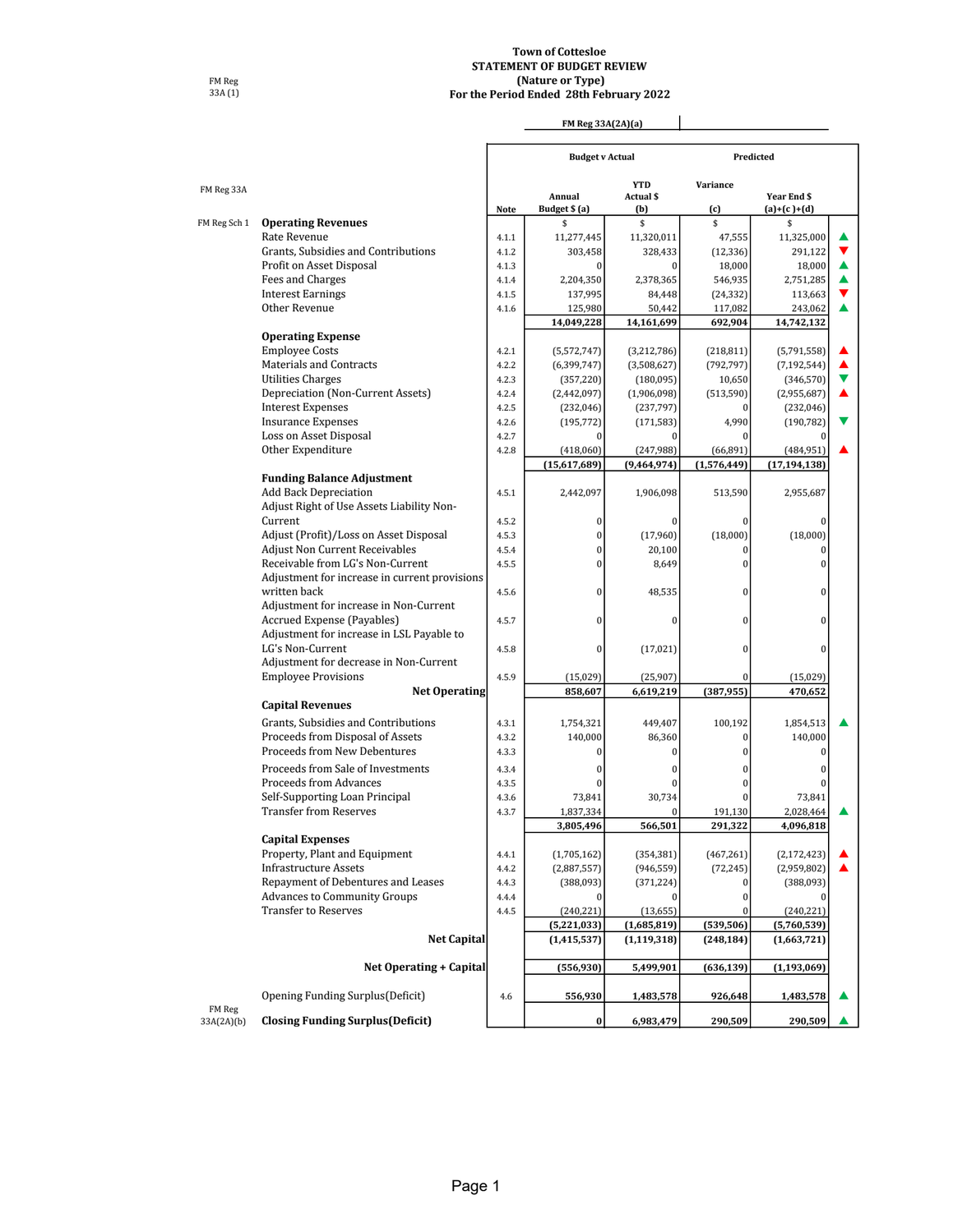#### **Town of Cottesloe STATEMENT OF BUDGET REVIEW (Statutory Reporting Program) For the Period Ended 28th February 2022**

FM Reg 33A (1)

|  | FM Reg 33A(2A)(a) |  |  |
|--|-------------------|--|--|

|                       |                                                                           |             | FM Reg 33A(2A)(a)              |                                       |                          |                              |   |
|-----------------------|---------------------------------------------------------------------------|-------------|--------------------------------|---------------------------------------|--------------------------|------------------------------|---|
|                       |                                                                           |             |                                | <b>Budget v Actual</b>                |                          | Predicted                    |   |
| FM Reg 33A            |                                                                           | <b>Note</b> | <b>Annual Budget \$</b><br>(a) | <b>YTD</b><br><b>Actual \$</b><br>(b) | Variance<br>(c)          | Year End \$<br>$(a)+(c)+(d)$ |   |
| FM Reg Sch 1          | <b>Operating Revenues</b>                                                 |             | \$                             | \$                                    | \$                       | \$                           |   |
|                       | Governance                                                                |             | 4,500                          | 4,500                                 | 450                      | 4,950                        |   |
|                       | <b>General Purpose Funding</b>                                            |             | 11,566,311                     | 11,541,886                            | 45,268                   | 11,611,579                   |   |
|                       | Law, Order and Public Safety                                              |             | 70,050                         | 39,976                                | (27, 015)                | 43,035                       |   |
|                       | Health                                                                    |             | 92,900                         | 120,403                               | 34,115                   | 127,015                      |   |
|                       | <b>Education and Welfare</b>                                              |             | 32,900                         | 34,706                                | 3,600                    | 36,500                       |   |
|                       | <b>Community Amenities</b><br>Recreation and Culture                      |             | 564,100                        | 538,314                               | 194,151                  | 758,251                      |   |
|                       | Transport                                                                 |             | 476,567<br>1,053,000           | 435,944<br>1,296,381                  | 25,500<br>429,835        | 502,067<br>1,482,835         | ▲ |
|                       | <b>Economic Services</b>                                                  |             | 187,800                        | 116,352                               | (31,000)                 | 156,800                      |   |
|                       | Other Property and Services                                               |             | 1,100                          | 33,237                                | 18,000                   | 19,100                       |   |
|                       |                                                                           |             | 14,049,228                     | 14,161,699                            | 692,904                  | 14,742,132                   |   |
|                       | <b>Operating Expense</b>                                                  |             |                                |                                       |                          |                              |   |
|                       | Governance                                                                |             | (941, 158)                     | (239, 339)                            | (36, 536)                | (977, 694)                   |   |
|                       | General Purpose Funding                                                   |             | (345,970)                      | (256, 905)                            | (50,602)                 | (396, 572)                   |   |
|                       | Law, Order and Public Safety                                              |             | (476, 487)                     | (277, 755)                            | (43, 127)                | (519, 614)                   |   |
|                       | Health                                                                    |             | (282, 269)                     | (167, 115)                            | (78, 172)                | (360, 441)                   |   |
|                       | <b>Education and Welfare</b>                                              |             | (311, 577)                     | (266, 382)                            | (68, 621)                | (380, 198)                   |   |
|                       | <b>Community Amenities</b>                                                |             | (4,005,297)                    | (2,472,352)                           | (239, 710)               | (4,245,007)                  |   |
|                       | Recreation and Culture                                                    |             | (4,891,048)                    | (3, 186, 401)                         | (548, 620)               | (5,439,668)                  |   |
|                       | Transport<br><b>Economic Services</b>                                     |             | (3,849,082)<br>(507, 737)      | (2, 418, 307)<br>(374, 136)           | (478, 432)<br>(39, 693)  | (4,327,514)<br>(547, 430)    |   |
|                       | Other Property and Services                                               |             | (7,064)                        | 193,718                               | 7,064                    |                              |   |
|                       |                                                                           |             | (15,617,689)                   | (9,464,974)                           | (1,576,449)              | (17, 194, 138)               |   |
|                       | <b>Funding Balance Adjustment</b>                                         |             |                                |                                       |                          |                              |   |
|                       | <b>Add Back Depreciation</b><br>Adjust Right of Use Assets Liability Non- | 4.5.1       | 2,442,097                      | 1,906,098                             | 513,590                  | 2,955,687                    |   |
|                       | Current                                                                   |             | $\mathbf{0}$                   | $\mathbf{0}$                          | $\mathbf{0}$             | $\Omega$                     |   |
|                       | Adjust (Profit)/Loss on Asset Disposal                                    |             | $\theta$                       | (17,960)                              | (18,000)                 | (18,000)                     |   |
|                       | <b>Adjust Non Current Receivables</b>                                     |             | $\theta$                       | 20,100                                | $\bf{0}$                 |                              |   |
|                       | Receivable from LG's Non-Current                                          |             |                                | 8,649                                 | $\theta$                 | $\Omega$                     |   |
|                       | Adjustment for increase in current provisions                             |             |                                |                                       |                          |                              |   |
|                       | written back                                                              |             | $\Omega$                       | 48,535                                | $\bf{0}$                 | $\Omega$                     |   |
|                       | Adjustment for increase in Non-Current                                    |             |                                |                                       |                          |                              |   |
|                       | Accrued Expense (Payables)                                                |             | $\Omega$                       | 0                                     | $\bf{0}$                 | 0                            |   |
|                       | Adjustment for increase in LSL Payable to                                 |             |                                |                                       |                          |                              |   |
|                       | LG's Non-Current                                                          |             | $\bf{0}$                       | (17, 021)                             | $\mathbf{0}$             | 0                            |   |
|                       | Adjustment for decrease in Non-Current<br><b>Employee Provisions</b>      |             | (15,029)                       | (25,907)                              | $\mathbf{0}$             | (15,029)                     |   |
|                       | <b>Net Operating</b>                                                      |             | 858,607                        | 6,619,219                             | (387, 955)               | 470,652                      |   |
|                       | <b>Capital Revenues</b>                                                   |             |                                |                                       |                          |                              |   |
|                       | Grants. Subsidies and Contributions                                       | 4.3.1       | 1,754,321                      | 449,407                               | 100,192                  | 1,854,513                    |   |
|                       | Proceeds from Disposal of Assets                                          | 4.3.2       | 140,000                        | 86,360                                | $\bf{0}$                 | 140.000                      |   |
|                       | Proceeds from New Debentures                                              | 4.3.3       | $\bf{0}$                       | 0                                     | $\mathbf{0}$             | $\mathbf{0}$                 |   |
|                       | Proceeds from Sale of Investments                                         | 4.3.4       | $\Omega$                       | $\bf{0}$                              | $\Omega$                 | $\Omega$                     |   |
|                       | Proceeds from Advances                                                    | 4.3.5       |                                | $\Omega$                              | $\Omega$                 | $\Omega$                     |   |
|                       | Self-Supporting Loan Principal                                            | 4.3.6       | 73,841                         | 30,734                                |                          | 73,841                       |   |
|                       | <b>Transfer from Reserves</b>                                             | 4.3.7       | 1,837,334                      |                                       | 191,130                  | 2,028,464                    |   |
|                       | <b>Capital Expenses</b>                                                   |             | 3,805,496                      | 566,501                               | 291,322                  | 4,096,818                    |   |
|                       | Land Held for Resale                                                      | 4.4.1       | $\bf{0}$                       | $\Omega$                              | $\mathbf{0}$             |                              |   |
|                       | Land and Buildings                                                        | 4.4.2       |                                |                                       | $\theta$                 |                              |   |
|                       | Property, Plant and Equipment                                             | 4.4.1       | (1,705,162)                    | (354, 381)                            | (467, 261)               | (2, 172, 423)                |   |
|                       | Furniture and Equipment                                                   | 4.4.4       |                                |                                       |                          |                              |   |
|                       | <b>Infrastructure Assets</b>                                              | 4.4.2       | (2,887,557)                    | (946, 559)                            | (72, 245)                | (2,959,802)                  |   |
|                       | Infrastructure Assets - Other                                             | 4.4.6       |                                |                                       |                          |                              |   |
|                       | Purchase of Investments                                                   | 4.4.7       | $\Omega$                       | $\Omega$                              | $\theta$                 |                              |   |
|                       | Repayment of Debentures & Leases                                          | 4.4.3       | (388,093)                      | (371, 224)                            | 0                        | (388,093)                    |   |
|                       | <b>Advances to Community Groups</b>                                       | 4.4.4       |                                |                                       | $\theta$                 |                              |   |
|                       | <b>Transfer to Reserves</b>                                               | 4.4.5       | (240, 221)                     | (13, 655)                             |                          | (240, 221)                   |   |
|                       | <b>Net Capital</b>                                                        |             | (5,221,033)<br>(1, 415, 537)   | (1,685,819)<br>(1, 119, 318)          | (539, 506)<br>(248, 184) | (5,760,539)<br>(1,663,721)   |   |
|                       |                                                                           |             |                                |                                       |                          |                              |   |
|                       | <b>Net Operating + Capital</b>                                            |             | (556, 930)                     | 5,499,901                             | (636, 139)               | (1, 193, 069)                |   |
|                       | Opening Funding Surplus (Deficit)                                         | 4.6         | 556,930                        | 1,483,578                             | 926,648                  | 1,483,578                    |   |
| FM Reg<br>(33A(2A)(b) | <b>Closing Funding Surplus (Deficit)</b>                                  |             | $\bf{0}$                       | 6,983,479                             | 290,509                  | 290,509                      |   |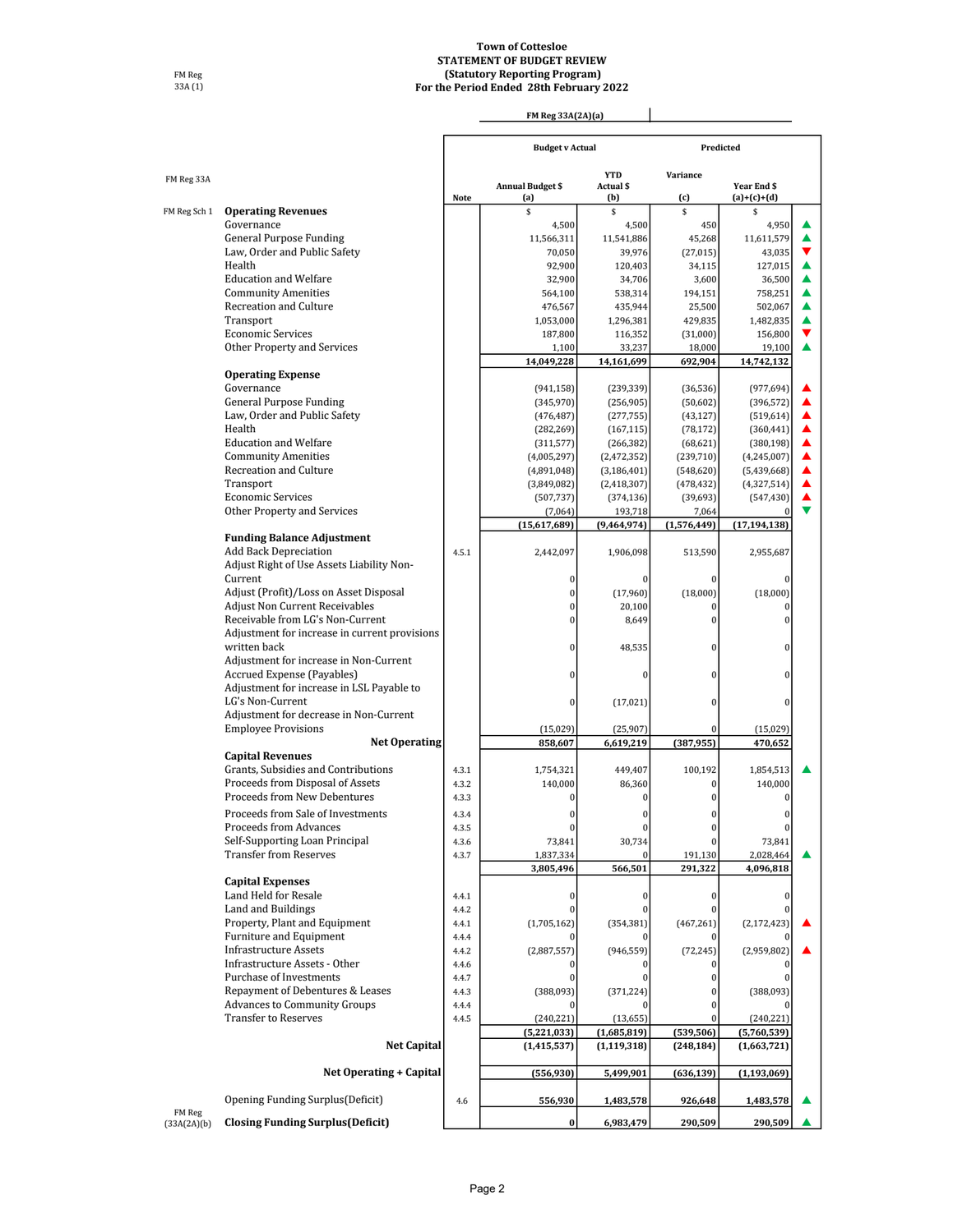#### **TOWN OF COTTESLOE NOTES TO AND FORMING PART OF THE BUDGET REVIEW REPORT FOR THE PERIOD ENDED 28TH FEBRUARY 2022**

#### **1. BASIS OF PREPARATION**

The budget review has been prepared in accordance with Australian Accounting The preparation of a budget review in conformity with Australian Accoun Standards (as they apply to local governments and not-for-profit entities) and Standards requires management to make judgements, estimates and interpretations of the Australian Accounting Standards Board, and the *Local* assumptions that effect the application of policies and reported amounts Government Act 1995 and accompanying regulations. **Accord 2016** assets and liabilities, income and expenses.

The Local Government Act 1995 and accompanying Regulations take precedence The estimates and associated assumptions are based on historical expe over Australian Accounting Standards where they are inconsistent. The manner of and various other factors that are believed to be reasonable under the

The Local Government (Financial Management) Regulations 1996 specify that about carrying values of assets and liabilities that are not readily appare vested land is a right-of-use asset to be measured at cost. All right-of vested land is a right-of-use asset to be measured at cost. All right-of-use assets (other than vested improvements) under zero cost concessionary leases are measured at zero cost rather than at fair value. The exception **ROUNDING OFF FIGURES** is vested improvements on concessionary land leases such as roads, All figures shown in this budget review are rounded to the nearest dollar buildings or other infrastructure which continue to be reported at fair value, as opposed to the vested land which is measured at zero cost. The **2021-22 ACTUAL BALANCES** measurement of vested improvements at fair value is a departure from *AASB 16* Balances shown in this budget review report as YTD Actual are as forec which would have required the Town of Cottesloe to measure any at the time of budget review preparation and are subject to final adjustm vested improvements at zero cost.

Accounting policies which have been adopted in the preparation of this budget review have been consistently applied unless stated otherwise. Except for cash review relate to the original budget estimate for the relevant item of discl flow and rate setting information, the budget review has been prepared on the accrual basis and is based on historical costs, modified, where applicable, by the measurement at fair value of selected non-current assets, financial assets and liabilities.

#### **THE LOCAL GOVERNMENT REPORTING ENTITY**

All funds through which the Town of Cottesloe controls resources to carry on its functions have been included in the financial statements forming part of this budget review.

In the process of reporting on the local government as a single unit, all transactions and balances between those Funds (for example, loans and transfers between Funds) have been eliminated.

All monies held in the Trust Fund are excluded from the financial statements.

circumstances; the results of which form the basis of making the judgem

**BUDGET COMPARATIVE FIGURES**<br>Unless otherwise stated, the budget comparative figures shown in the bi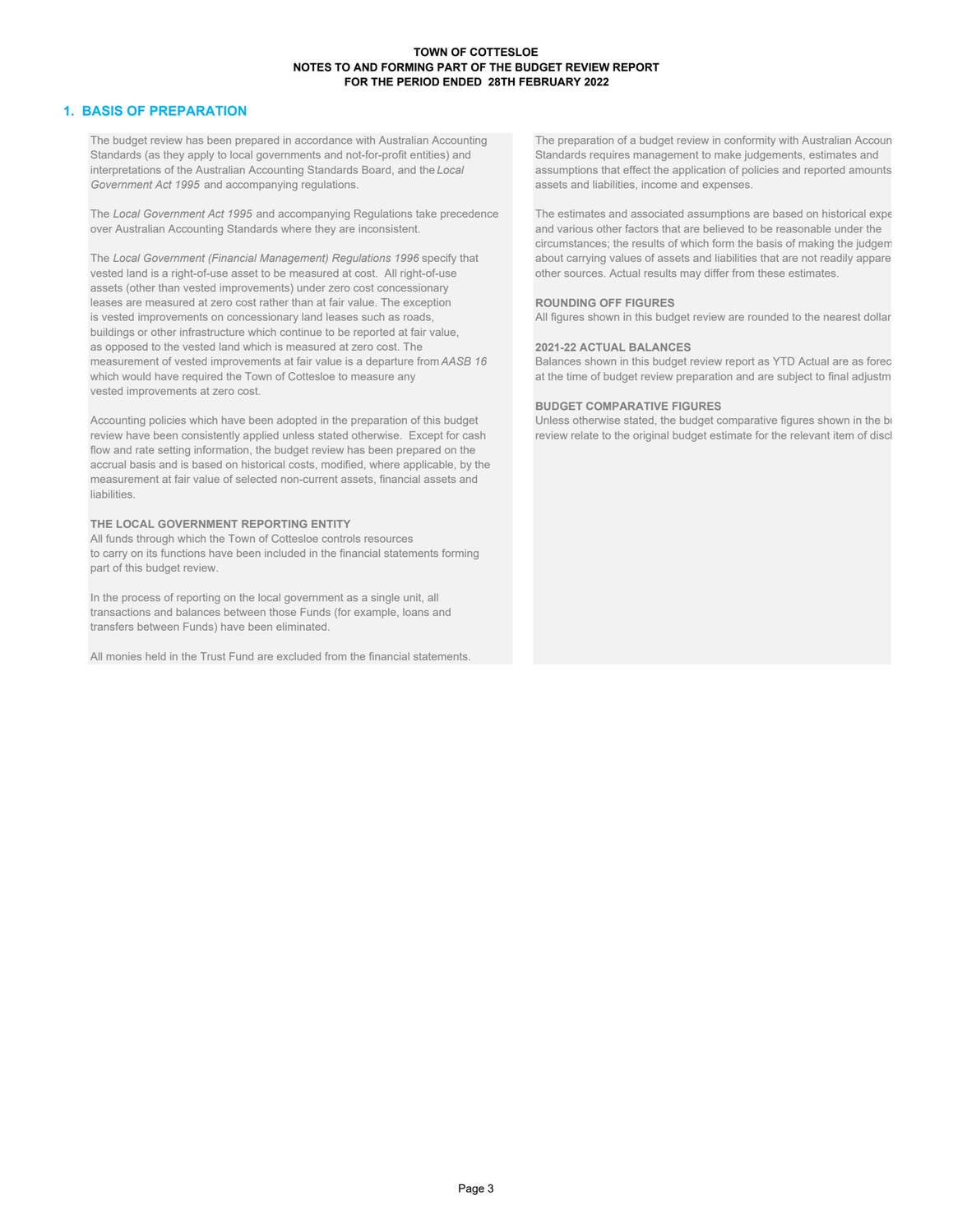#### **Town of Cottesloe NOTES TO THE BUDGET REVIEW REPORT For the Period Ended 28th February 2022**









#### **Comments/Notes ‐ Operating Revenues**

**Comments/Notes ‐ Operating Expenses**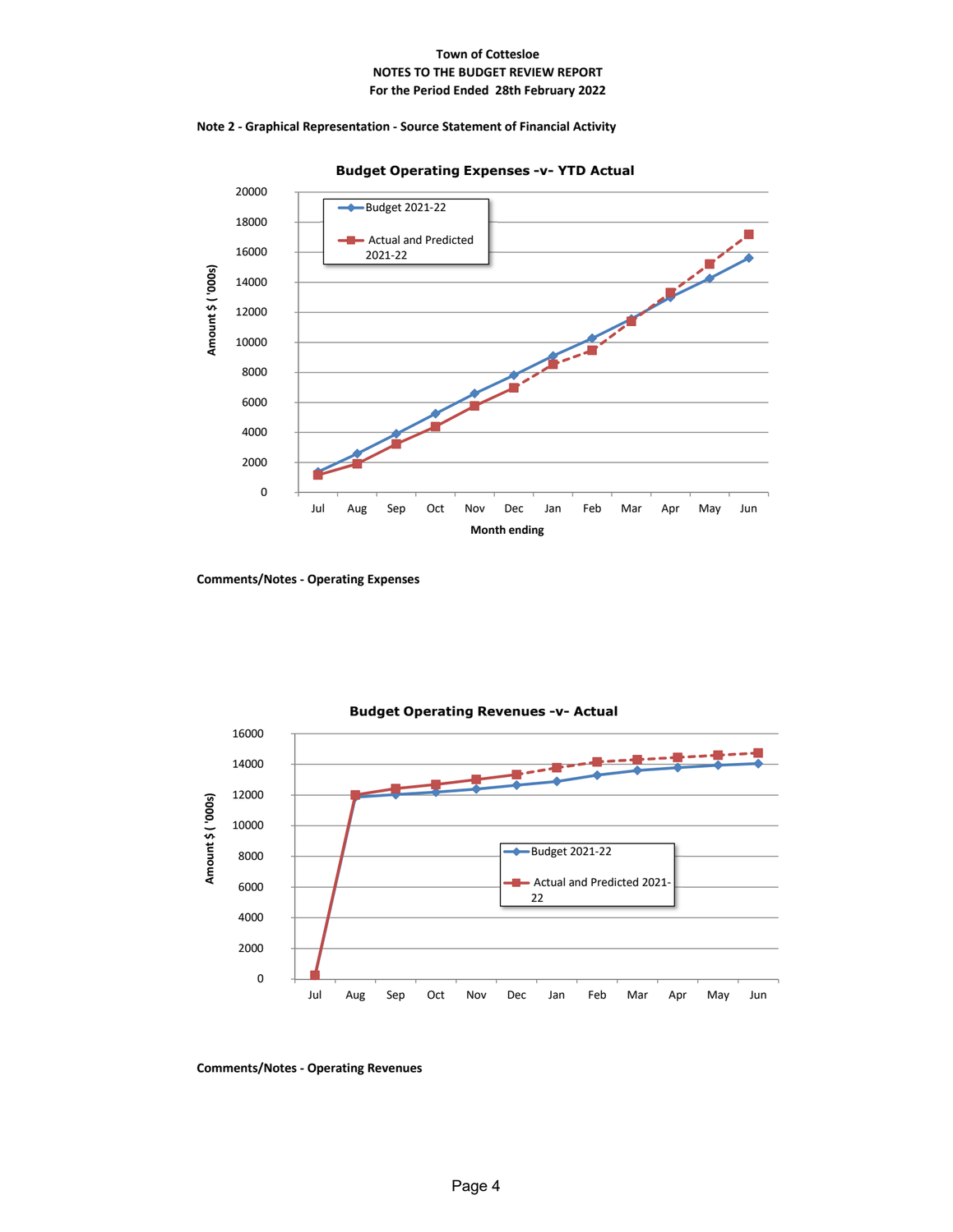#### **Town of Cottesloe NOTES TO THE BUDGET REVIEW REPORT For the Period Ended 28th February 2022**





**Comments/Notes ‐ Capital Expenses**



**Budget Capital Revenue -v- Actual** 

**Comments/Notes ‐ Capital Revenues**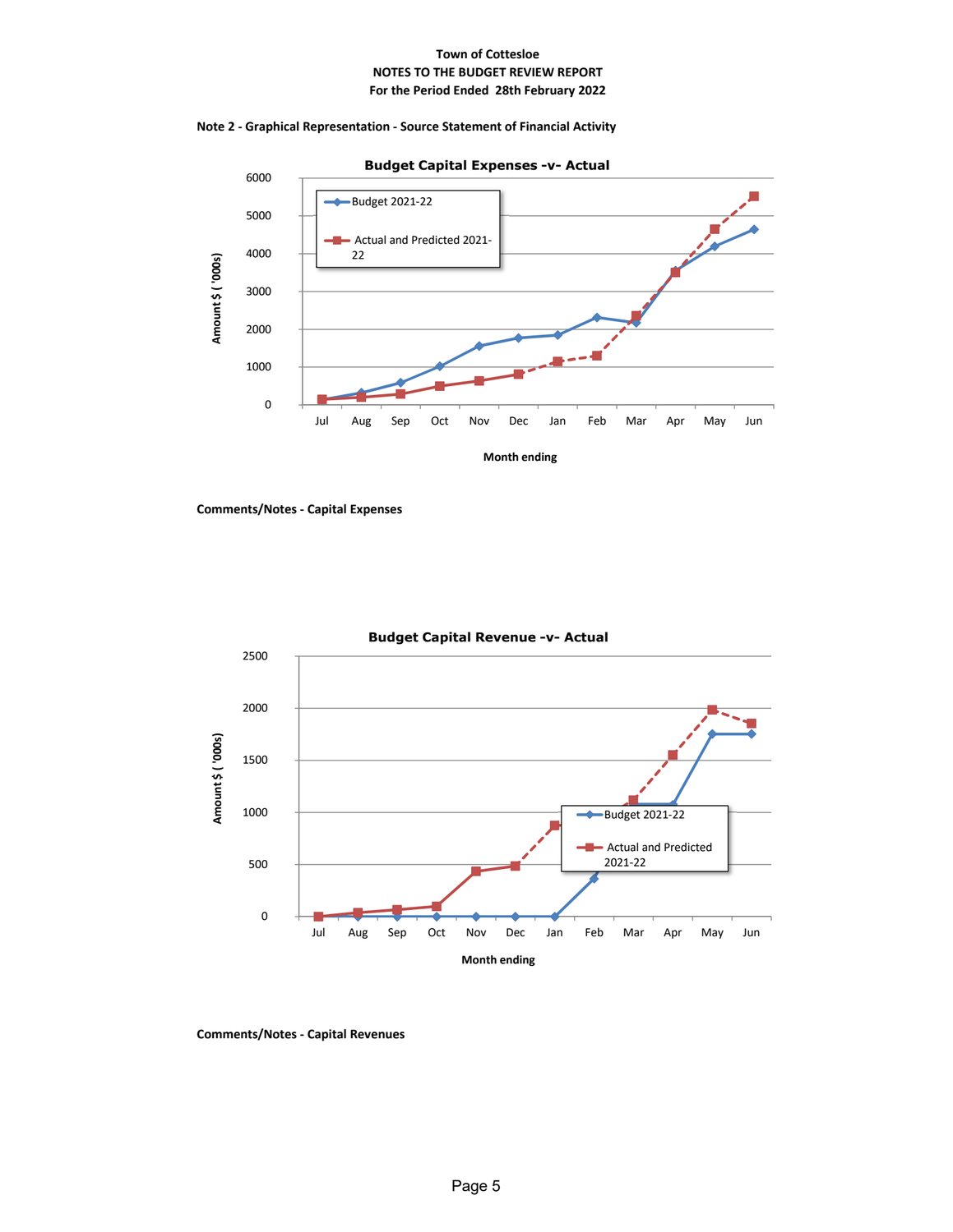#### **Town of Cottesloe NOTES TO THE BUDGET REVIEW REPORT For the Period Ended 28th February 2022**

#### **Note 3: NET CURRENT FUNDING POSTION**

|                                     |      |             | Positive=Surplus (Negative=Deficit) |              |
|-------------------------------------|------|-------------|-------------------------------------|--------------|
| FM Reg                              |      |             |                                     |              |
| 33A                                 |      | Actual      | Actual 2020-                        | Actual 2019- |
| (2A)(c)                             | Note | 28/02/2022  | 2021                                | 2020         |
|                                     |      | \$          | \$                                  | \$           |
| <b>Current Assets</b>               |      |             |                                     |              |
| Cash Unrestricted                   |      | 7,355,465   | 2,977,542                           | 3,327,943    |
| <b>Cash Restricted</b>              |      | 9,271,340   | 8,507,757                           | 9,099,923    |
| Receivables - Rates                 |      | 1,295,798   | 177,503                             | 134,779      |
| Receivables - Other                 |      | 738,999     | 632,222                             | 702,268      |
| Less Provision for Doubtful Debts   |      | (217, 507)  | (189, 407)                          | (104, 361)   |
| Financial assets                    |      | 31,408      | 62,141                              | 59,512       |
| Prepayments                         |      | 129,846     | 37,373                              | 109,926      |
| Inventories                         |      | 8,988       | 9,560                               | 9,790        |
|                                     |      | 18,614,337  | 12,214,691                          | 13,339,780   |
|                                     |      |             |                                     |              |
| <b>Less: Current Liabilities</b>    |      |             |                                     |              |
| Payables                            |      | (2,328,110) | (1,988,606)                         | (2,339,268)  |
| <b>Borrowings</b>                   |      | (329, 882)  | (329, 882)                          | (310, 650)   |
| Leases                              |      | (57, 807)   | (58, 211)                           | (53,052)     |
| Provisions                          |      | (1,095,952) | (1,062,510)                         | (892,006)    |
| Other                               |      |             |                                     | 0            |
| Less:                               |      | (3,811,751) | (3,439,209)                         | (3,594,976)  |
| <b>Cash Restricted</b>              |      |             |                                     |              |
|                                     |      | (9,271,340) | (8,507,757)                         | (9,099,923)  |
| <b>Self Supporting Loans</b>        |      | (31, 408)   | (62, 141)                           | (59, 512)    |
| Add:                                |      |             |                                     |              |
| Loans and Leases                    |      | 387,689     | 329,882                             | 310,650      |
| Provisions                          |      | 1,095,952   | 1,062,510                           | 892,006      |
| <b>Net Current Funding Position</b> |      | 6,983,479   | 1,597,976                           | 1,788,025    |



**Comments/Notes ‐ Net Current Funding Position**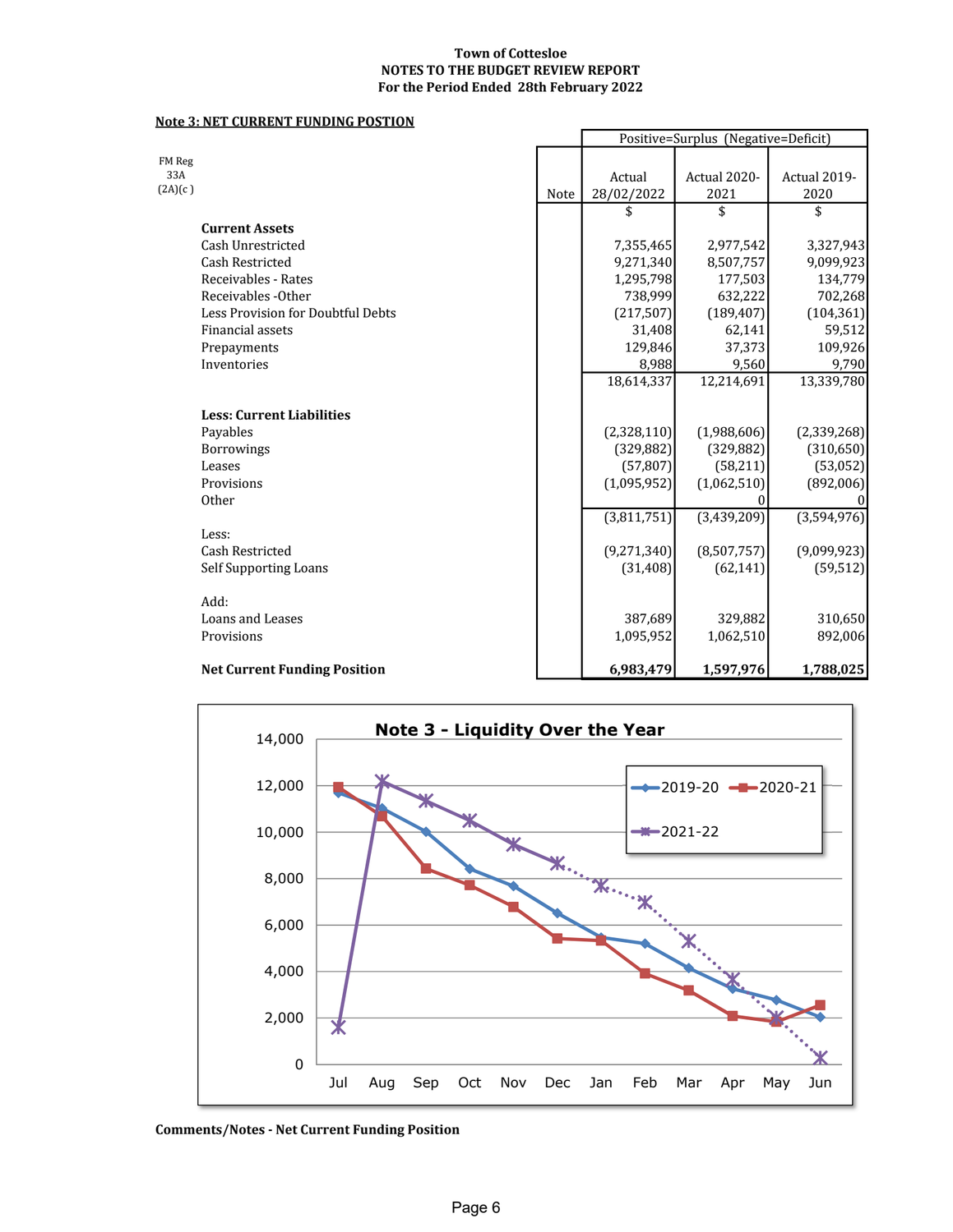#### **NOTES TO THE REVIEW OF THE ANNUAL BUDGET Town of Cottesloe For the Period Ended 28th February 2022**

# **Note 4: PREDICTED VARIANCES**

#### **Comments/Reason for Variance**

|                                                                                                                                                                                                                                            | Variances \$     |  |
|--------------------------------------------------------------------------------------------------------------------------------------------------------------------------------------------------------------------------------------------|------------------|--|
| <b>4.1 OPERATING REVENUE</b>                                                                                                                                                                                                               |                  |  |
| <b>4.1.1 RATE REVENUE</b>                                                                                                                                                                                                                  |                  |  |
| Rate revenue will be above budget due to interim charges levied on properties in the Town.                                                                                                                                                 | 47,555           |  |
| <b>4.1.2 GRANTS, SUBSIDIES AND CONTRIBUTIONS</b><br>CCTV grant will not be received.                                                                                                                                                       | (12, 336)        |  |
| <b>4.1.3 PROFIT ON ASSET DISPOSAL</b><br>Diposal of four vehicles as per capital replacement program.                                                                                                                                      | 18,000           |  |
| <b>4.1.4 FEES AND CHARGES</b><br>Extra revenue from infringements, planning, waste and health fees.                                                                                                                                        | 546,935          |  |
| <b>4.1.5 INTEREST EARNINGS</b><br>Reduced interest earnings due to low interest rates.                                                                                                                                                     | (24, 332)        |  |
| <b>4.1.6 OTHER REVENUE</b><br>Extra revenue from reimbursements and other sources.                                                                                                                                                         | 117,082          |  |
| <b>4.2 OPERATING EXPENSES</b>                                                                                                                                                                                                              |                  |  |
| <b>4.2.1 EMPLOYEE COSTS</b><br>Increased employee costs due to temporary staff to manage increase in workloads in<br>Regulatory services, including applications, enforcements, and external submission<br>requirements.                   | (218, 811)       |  |
| <b>4.2.2 MATERIAL AND CONTRACTS</b><br>ERP system implementation costs of \$600k have been included, as per Council resolution. As<br>well as increased costs for the Local planning strategy review & Cottesloe Village precinct<br>plan. | (792, 797)       |  |
| <b>4.2.3 UTILITY CHARGES</b><br>No material variance.                                                                                                                                                                                      | 10,650           |  |
| 4.2.4 DEPRECIATION (NON CURRENT ASSETS)                                                                                                                                                                                                    |                  |  |
| Land & Building assets were revalued for 30/06/21, which was after the budget was set.<br>That has resulted in changes to values and life of assets. This is a non cash expenditure.                                                       | (513, 590)       |  |
| <b>4.2.5 INTEREST EXPENSES</b><br>No variance.                                                                                                                                                                                             | $\boldsymbol{0}$ |  |
| <b>4.2.6 INSURANCE EXPENSES</b><br>No material variance.                                                                                                                                                                                   | 4,990            |  |
| <b>4.2.7 LOSS ON ASSET DISPOSAL</b><br>No material variance.                                                                                                                                                                               | 0                |  |
| <b>4.2.8 OTHER EXPENDITURE</b><br>Increase in write off of Infringements.                                                                                                                                                                  | (66, 891)        |  |
| Predicted Variances Carried Forward                                                                                                                                                                                                        | (883, 545)       |  |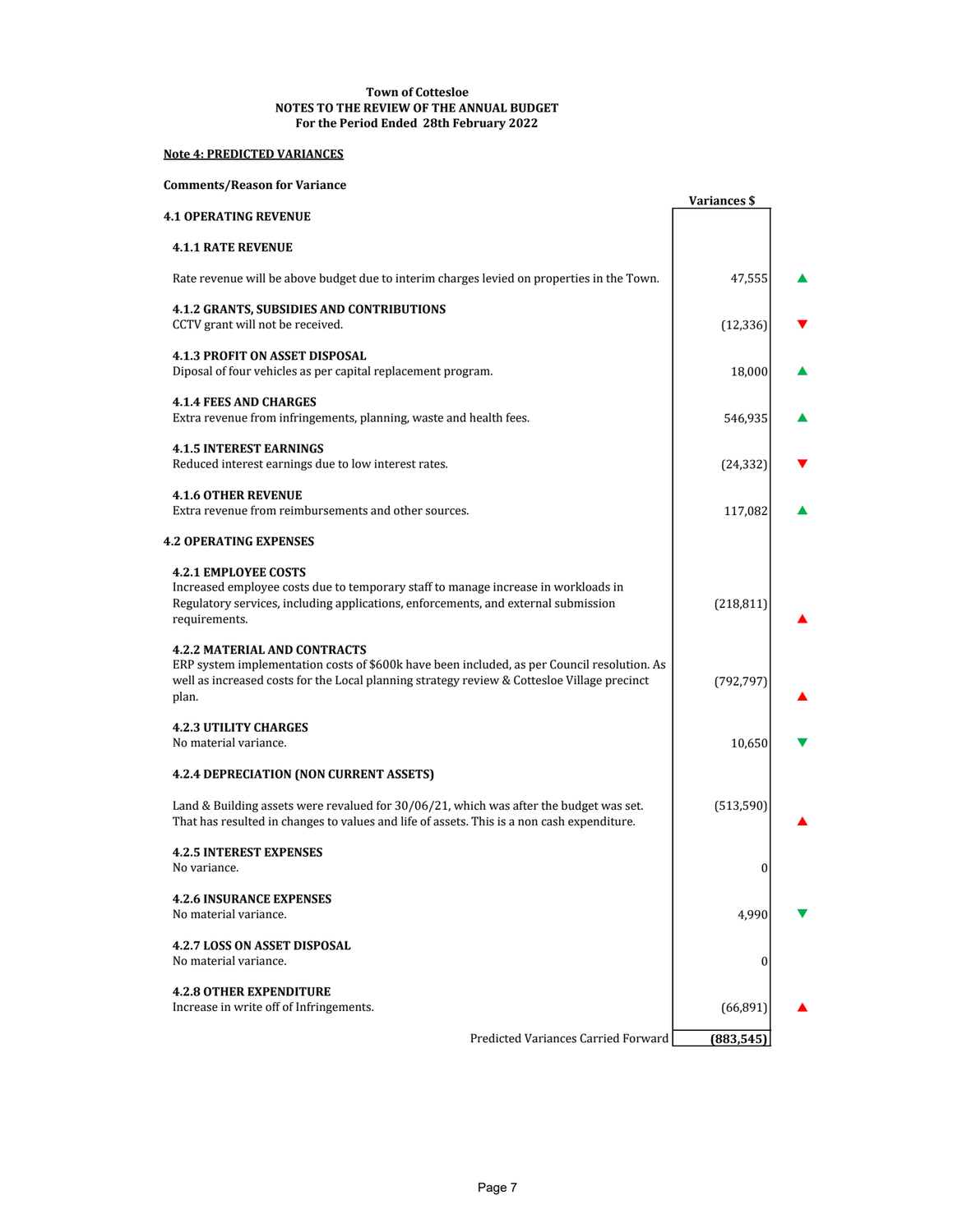#### **NOTES TO THE REVIEW OF THE ANNUAL BUDGET Town of Cottesloe For the Period Ended 28th February 2022**

# **Note 4: PREDICTED VARIANCES**

#### **Comments/Reason for Variance**

| Comments/Reason for variance                                                                                                                                                                                                                     |                                                              | <b>Variances \$</b> |  |
|--------------------------------------------------------------------------------------------------------------------------------------------------------------------------------------------------------------------------------------------------|--------------------------------------------------------------|---------------------|--|
| <b>4.3 CAPITAL REVENUE</b>                                                                                                                                                                                                                       | Predicted Variances Brought Forward                          | (883, 545)          |  |
| <b>4.3.1 GRANTS, SUBSIDIES AND CONTRIBUTIONS</b><br>Extra road grants have been successful.                                                                                                                                                      |                                                              | 100,192             |  |
| <b>4.3.2 PROCEEDS FROM DISPOSAL OF ASSETS</b><br>Changes to vehicle disposal schedule.                                                                                                                                                           |                                                              | $\boldsymbol{0}$    |  |
| <b>4.3.3 PROCEEDS FROM NEW DEBENTURES</b><br>No material variance.                                                                                                                                                                               |                                                              | $\bf{0}$            |  |
| <b>4.3.4 PROCEEDS FROM SALE OF INVESTMENT</b><br>No material variance.                                                                                                                                                                           |                                                              | 0                   |  |
| <b>4.3.5 PROCEEDS FROM ADVANCES</b><br>No material variance.                                                                                                                                                                                     |                                                              | $\boldsymbol{0}$    |  |
| <b>4.3.6 SELF-SUPPORTING LOAN PRINCIPAL</b><br>No material variance.                                                                                                                                                                             |                                                              | $\boldsymbol{0}$    |  |
| <b>4.3.7 TRANSFER FROM RESERVES (RESTRICTED ASSETS)</b><br>Increased transfers for 2 capital projects, from the Right of Way Reserve and the Property<br>Reserve for Anderson Pavillion.                                                         |                                                              | 191,130             |  |
| <b>4.4 CAPITAL EXPENSES</b>                                                                                                                                                                                                                      |                                                              |                     |  |
| 4.4.1 PROPERTY, PLANT AND EQUIPMENT<br>Half of this is from carry forward items from the prior year, including IT equipment upgrade.<br>The remainder includes \$165k for Anderson Pavillion redevelopment, as per Council<br>resolution.        |                                                              | (467, 261)          |  |
| <b>4.4.2 INFRASTRUCTURE ASSETS</b><br>This includes stree tree planting, where grant money is to be received to fund this. It<br>includes replacing smoke detectors and floor refurbishment in the Civic Centre, and<br>replacement beach buggy. |                                                              | (72, 245)           |  |
| <b>4.5 OTHER ITEMS</b>                                                                                                                                                                                                                           |                                                              |                     |  |
| <b>4.5.1 NON-CASH WRITE BACK OF DEPRECIATION</b><br>as per 4.2.4 above.                                                                                                                                                                          |                                                              | 513,590             |  |
| <b>4.5.1 NON-CASH FUNDING ADJUSTMENTS</b><br>Profit on sale of four vehicles, as per 4.1.3 above.                                                                                                                                                |                                                              | (18,000)            |  |
| 4.5.6 OPENING FUNDING SURPLUS(DEFICIT)                                                                                                                                                                                                           |                                                              | 926,648             |  |
|                                                                                                                                                                                                                                                  | <b>Total Predicted Variances as per Annual Budget Review</b> | 290,509             |  |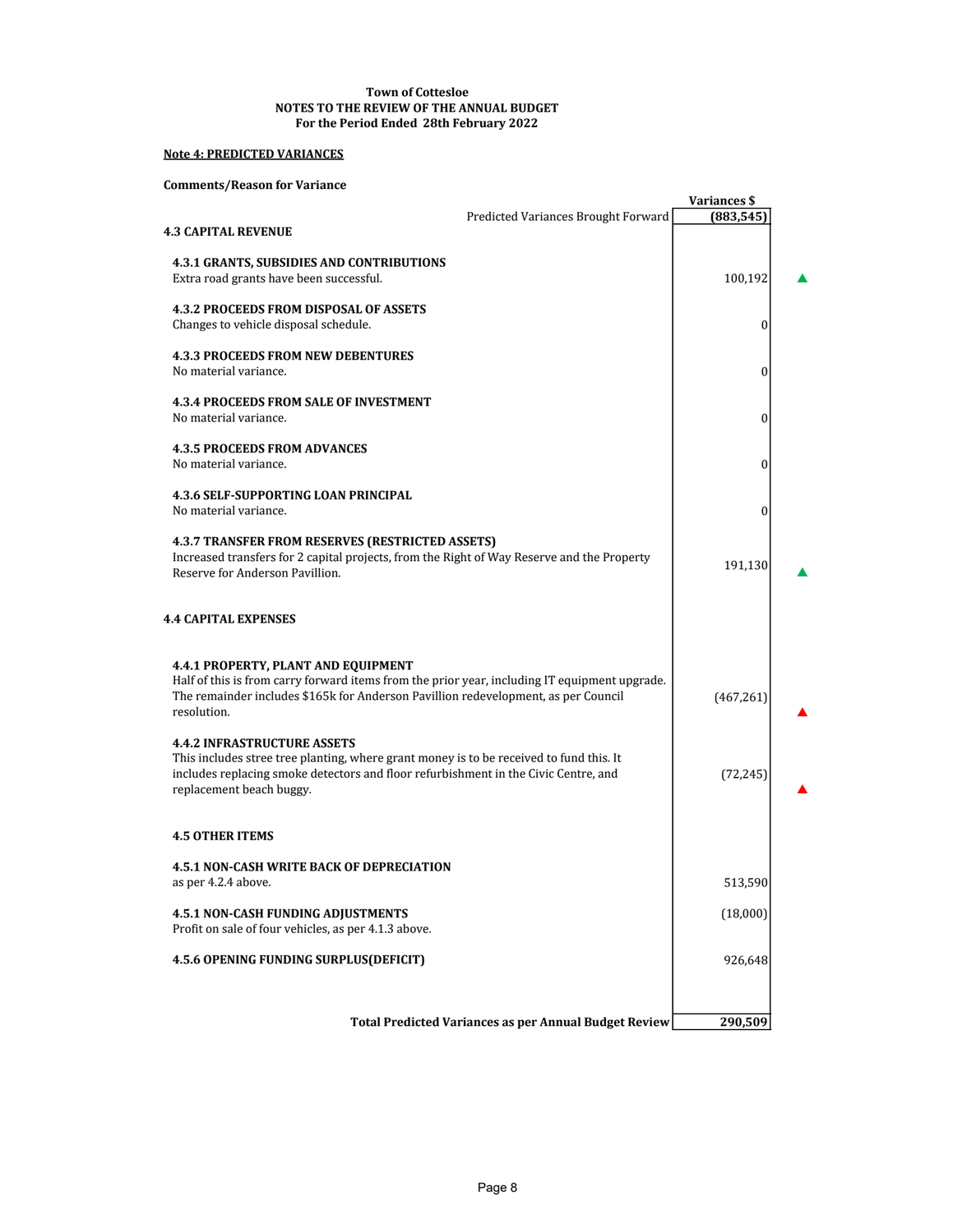|                     |                                                                                         | DUDULI ILIVILIV EI/EE                                     |                                       |                                     |                                    |                 |                          |                      |
|---------------------|-----------------------------------------------------------------------------------------|-----------------------------------------------------------|---------------------------------------|-------------------------------------|------------------------------------|-----------------|--------------------------|----------------------|
|                     |                                                                                         |                                                           |                                       |                                     | <b>Expense/Assets ities/Equity</b> | Revenue/Liabil  |                          |                      |
|                     |                                                                                         |                                                           | <b>Budget Review</b>                  |                                     | Increase or                        | (Increase) or   |                          | <b>Running Total</b> |
|                     | <b>GL account no. Account Name</b>                                                      | Reason                                                    | 21/22                                 | Budget 21/22 (Decrease)             |                                    | <b>Decrease</b> |                          | of Surplus           |
|                     | <b>Opening balance adjustments</b>                                                      |                                                           |                                       |                                     |                                    |                 |                          |                      |
|                     | Budget Adoption 21/22 Net Current assets at start of Financial Year - Surplus at 1/7/21 |                                                           |                                       | 556,930<br>$\overline{\phantom{a}}$ |                                    |                 |                          |                      |
|                     | Annual Report 20/21 Surplus at 30/06/21                                                 |                                                           | 1,483,578<br>$\overline{\phantom{a}}$ |                                     |                                    |                 |                          |                      |
| Variance of Surplus |                                                                                         | Change due to Annual Report 2020/2021 being adopted       |                                       |                                     |                                    |                 | $\overline{\phantom{a}}$ | 926,648              |
|                     | Carried forward adjustments from 20/21                                                  |                                                           |                                       |                                     |                                    |                 |                          |                      |
| <b>Capital</b>      |                                                                                         |                                                           |                                       |                                     |                                    |                 |                          |                      |
| 49.9000.14          | IT servers, Storage, switches                                                           |                                                           |                                       |                                     | 100,000                            |                 | $\blacksquare$           | 826,648              |
| 35.4170.2           | Rugby Clubhouse                                                                         |                                                           |                                       |                                     | 74,648                             |                 | $\blacksquare$           | 752,000              |
| 49.9000.24          | <b>Authority Version Upgrade</b>                                                        |                                                           |                                       |                                     | 45,000                             |                 | $\blacksquare$           | 707,000              |
| 49.9000.23          | Sound Level Meter                                                                       |                                                           |                                       |                                     | 803                                |                 | $\overline{\phantom{a}}$ | 706,197              |
| 10.6080.2.50        | Rotunda - Variation 4                                                                   |                                                           |                                       |                                     | 16,880                             |                 | $\blacksquare$           | 689,317              |
| <b>Operating</b>    |                                                                                         |                                                           |                                       |                                     |                                    |                 |                          |                      |
| 57.9000.927         | Local Planning Strategy Review                                                          |                                                           |                                       |                                     | 57,409                             |                 | $\overline{\phantom{a}}$ | 631,908              |
| 57.9000.928         | <b>Cott Village Precinct Plan</b>                                                       |                                                           |                                       |                                     | 50,000                             |                 | $\overline{\phantom{a}}$ | 581,908              |
|                     |                                                                                         | Graffiti/mural project - Grant received in 20/21 for this |                                       |                                     |                                    |                 |                          |                      |
| Via PC              | Art & Cultural project                                                                  | project                                                   | 6,000                                 | $\qquad \qquad \blacksquare$        | 6,000                              |                 | $\overline{\phantom{a}}$ | 575,908              |
|                     | Surplus Adjustment as at 1/7/21                                                         |                                                           |                                       |                                     |                                    |                 | $\overline{\phantom{a}}$ | 575,908              |
|                     |                                                                                         |                                                           |                                       |                                     |                                    |                 |                          |                      |

|                | <b>Current Year Adjustments 21/22</b>                                                                        |                                                                                                                   |                |                          |           |                          |         |
|----------------|--------------------------------------------------------------------------------------------------------------|-------------------------------------------------------------------------------------------------------------------|----------------|--------------------------|-----------|--------------------------|---------|
| <b>Capital</b> |                                                                                                              |                                                                                                                   |                |                          |           |                          |         |
| 24.2074.2      | Reconstruction of ROW 14B<br>Transfer from ROW reserve for reconstruct of                                    | Resurface and install community garden beds                                                                       | 46,000         | 20,000                   | 26,000    | $\blacksquare$           | 549,908 |
|                | ROW14B                                                                                                       | Extra transfer from reserve for reconstruction of ROW 14B -<br>Approved as part of contract acceptance by Council | 46,000 -       | 20,000                   |           | $-26,000 -$              | 575,908 |
| 35.4010.2      | Anderson Pavillion Development (CSRFF Funding) (September 21)<br>Transfer from Property Reserve for Anderson |                                                                                                                   | 1,565,130      | 1,400,000                | 165,130   |                          | 410,778 |
|                | Pavillion<br>Railway Street (Parry Street to Greenham Street) -                                              | Transfer from Property Reserve as per September 21 OCM -                                                          | $1,165,130 -$  | 1,000,000                |           | $-165,130 -$             | 575,908 |
| 40.1156.2      | <b>MRRG</b>                                                                                                  | Being funded from extra grants<br>MRRG Grant extra 8,274 on top of \$173,300; LRCI ph 1                           | 315,829        | 260,000                  | 55,829    |                          | 520,079 |
|                | Grant income for Railway st                                                                                  | \$39,854; R2R surplus \$3,655                                                                                     | 224,992 -      | 173,300                  |           | $-51,692 -$              | 571,771 |
| 42.9000.5      | <b>Street Tree Planting</b>                                                                                  | Cost savings                                                                                                      | 254,198        | 294,198                  | $-40,000$ | $\blacksquare$           | 611,771 |
| <b>NEW</b>     | Street Tree Planting - Urban Canopy Program - Per MRWA - 100% grant funded                                   |                                                                                                                   | 48,500         | $\overline{\phantom{a}}$ | 48,500    | $\overline{\phantom{0}}$ | 563,271 |
|                | Grant funding for Stage 3 urban canopy program                                                               | MRWA - 100% grant funded<br>Replacement of fleet - operationally critical - unexpected                            | 48,500         | $\overline{\phantom{a}}$ |           | $-48,500 -$              | 611,771 |
| <b>NEW</b>     | Beach Buggy Replacement                                                                                      | failure                                                                                                           | 25,000         |                          | 25,000    | $\blacksquare$           | 586,771 |
| 49.9000.16     | Photocopier                                                                                                  | Will be replaced in 22/23, on as needed basis                                                                     | $\blacksquare$ | 25,000                   | $-25,000$ | $\overline{\phantom{a}}$ | 611,771 |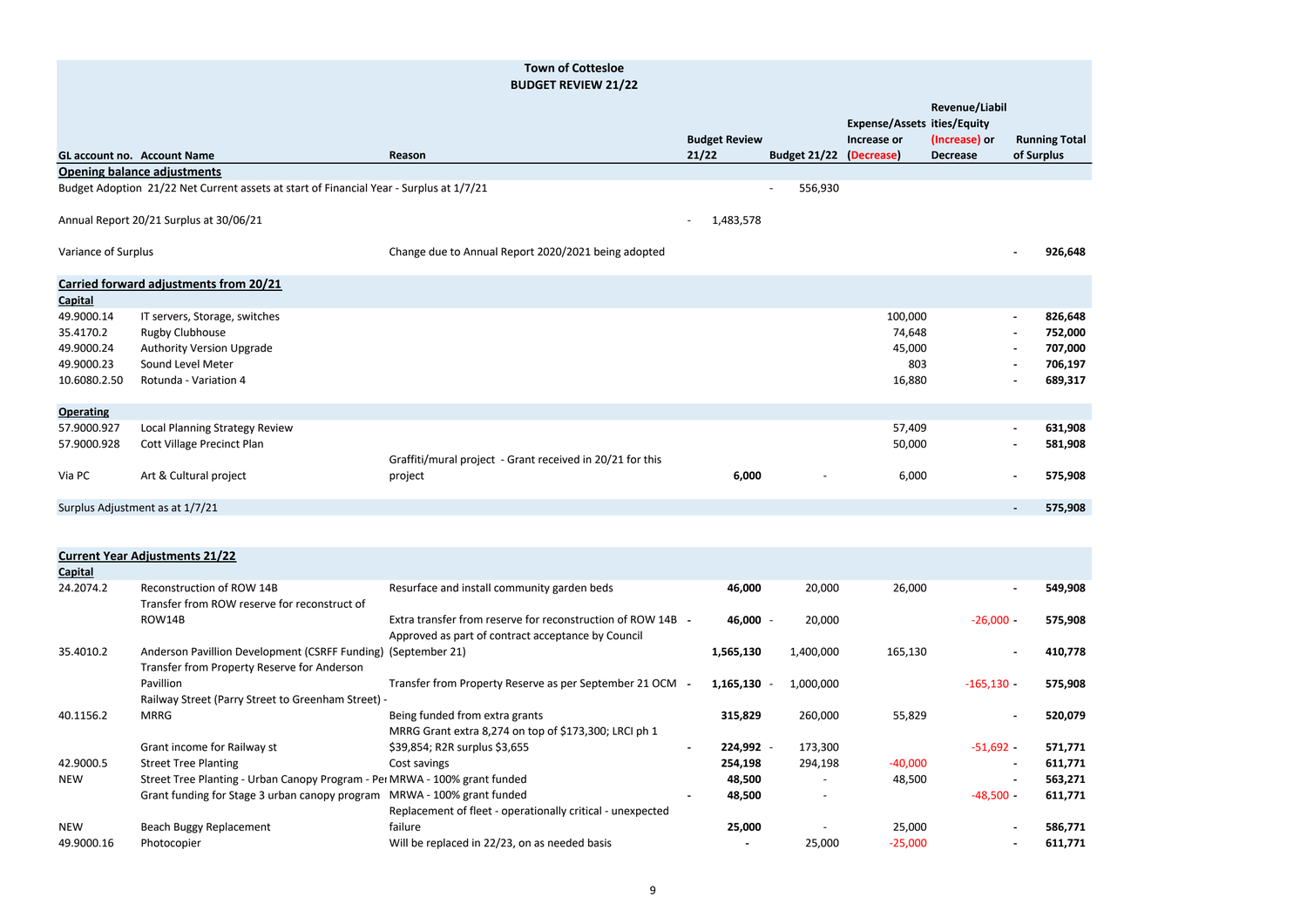|                                   |                                                                                                 | <b>BUDGET REVIEW 21/22</b>                                                                                                                                                                                |                               |                         |                                                                 |                                                           |                                    |
|-----------------------------------|-------------------------------------------------------------------------------------------------|-----------------------------------------------------------------------------------------------------------------------------------------------------------------------------------------------------------|-------------------------------|-------------------------|-----------------------------------------------------------------|-----------------------------------------------------------|------------------------------------|
|                                   | <b>GL account no. Account Name</b>                                                              | Reason                                                                                                                                                                                                    | <b>Budget Review</b><br>21/22 | <b>Budget 21/22</b>     | <b>Expense/Assets ities/Equity</b><br>Increase or<br>(Decrease) | <b>Revenue/Liabil</b><br>(Increase) or<br><b>Decrease</b> | <b>Running Total</b><br>of Surplus |
| <b>NEW</b>                        | IT equipment for Covid (minor under \$5k each)<br>Minor Adjustments - individual line items are | To allow staff to work from home                                                                                                                                                                          | 30,000                        |                         | 30,000                                                          |                                                           | 581,771                            |
|                                   | under \$25,000 materiality level set by Council                                                 | See Attachments                                                                                                                                                                                           |                               |                         | 16,716                                                          |                                                           | 565,055                            |
| <b>Operating</b>                  |                                                                                                 |                                                                                                                                                                                                           |                               |                         |                                                                 |                                                           |                                    |
|                                   | Rates                                                                                           | More rates due to interim rates, and Commercial Rates                                                                                                                                                     |                               | 11,325,000 - 11,277,445 |                                                                 | $-47,555 -$                                               | 612,610                            |
|                                   |                                                                                                 | Due to increase in Infringements, with new parking system -<br>extra casual staff cover required for administration of                                                                                    |                               |                         |                                                                 |                                                           |                                    |
| 20031.130.62                      | Salary & Wages - Administration                                                                 | process & due to increase in events - casual staff required                                                                                                                                               | 1,539,000                     | 1,496,599               | 42,401                                                          |                                                           | 570,209                            |
| 20032.208.50                      | Contractors - Software Licence Fees                                                             | Increase need for licenses<br>ERP system - supported by Council resolution (October                                                                                                                       | 200,000                       | 169,763                 | 30,237                                                          |                                                           | 539,972                            |
| Via PC - NEW                      | ERP system implementation                                                                       | 2021)                                                                                                                                                                                                     | 600,000                       |                         | 600,000                                                         |                                                           | 60,028                             |
| 20033.156.50                      | <b>Valuation Expenses</b>                                                                       | Valuation by Landgate will occur in 22/23                                                                                                                                                                 | 1,000                         | 52,000                  | $-51,000$                                                       |                                                           | 9,028                              |
| 10055.89.14                       | Grant Revenue - Other Law                                                                       | CCTV grant will not be received                                                                                                                                                                           |                               | 30,000                  |                                                                 | 30,000                                                    | 39,028                             |
| 10105.38.12                       | <b>Town Planning Charges</b>                                                                    | More planning applications that budgeted<br>Due to increase in planning applications, extra casual staff                                                                                                  | $300,000 -$                   | 200,000                 |                                                                 | $-100,000 -$                                              | 60,972                             |
| 20171.130.62                      | Salary & Wages - Planning                                                                       | cover has been required                                                                                                                                                                                   | 339,000                       | 273,570                 | 65,430                                                          |                                                           | 4,458                              |
| 20173.30.50<br>Via PC -           | Contractors & Consultants - Planning                                                            | Budget not expected to be required<br>Subject to future report to Council - Required for<br>Environmental study, Needs assessment, heritage<br>consultant & retail study, plus \$57,409 from 20/21 c/fwd  | 5,000                         | 30,000                  | $-25,000$                                                       |                                                           | 20,542                             |
| 57.9000.927                       | Local Planning Strategy Review                                                                  | adjustment                                                                                                                                                                                                | 187,591                       | 60,000                  | 127,591                                                         |                                                           | 107,049                            |
| 20176.130.62                      | Salary & Wages                                                                                  | Extra staff required for FOGO project implementation<br>Extra staff required for FOGO & an increase in uptake on                                                                                          | 375,000                       | 331,824                 | 43,176                                                          |                                                           | 150,225                            |
| 20176.141.52                      | Superannuation                                                                                  | matching super<br>Higher than budgeted expenses - due to increase<br>replacement and maintenance as a result of damage to                                                                                 | 60,000                        | 31,796                  | 28,204                                                          |                                                           | 178,429                            |
| Via PC -<br>75.7122.3             | Natural Areas mgmt                                                                              | dune planting caused by higher than usual 2021 storm<br>frequency and hotter summer.<br>Due to increase in prunning requirements as a result of<br>higher storm frequency and more watering due to hotter | 234,000                       | 200,000                 | 34,000                                                          |                                                           | 212,429                            |
| Via PC -<br>85.9000.3<br>Via PC - | Street tree maintenance                                                                         | summers. Increase in removal of non-thriving trees due to<br>similar reasons.                                                                                                                             | 324,894                       | 211,894                 | 113,000                                                         |                                                           | 325,429                            |
| 70.9000.3                         | Laneway/ROW maintenance                                                                         | Expected to be under budget                                                                                                                                                                               | 154,623                       | 184,623                 | $-30,000$                                                       |                                                           | 295,429                            |
| 10054.287.12                      | <b>Fines and Penalties</b>                                                                      | Increase in Infringements due to new parking system                                                                                                                                                       | 1,400,000                     | 1,050,000               |                                                                 | $-350,000 -$                                              | 54,571                             |
| 10140.86.11<br>20089.130.62       | Contributions<br>Salary & Wages                                                                 | Blackburne & Multiplex contribution for East Cott parking -<br>Extra casual staff required for East Cott parking                                                                                          | 60,000<br>477,586             | 432,586                 | 45,000                                                          | $-60,000 -$                                               | 114,571<br>69,571                  |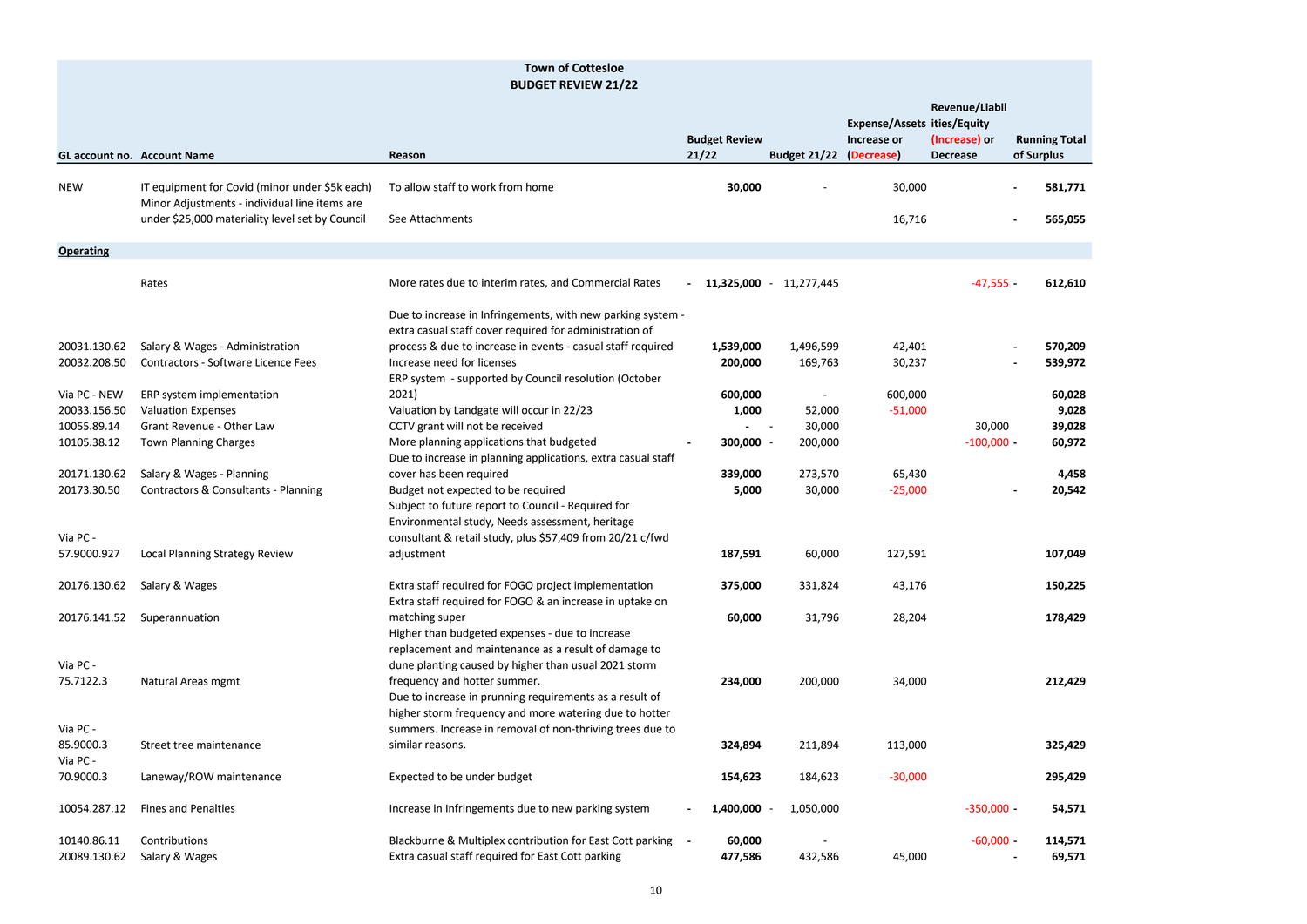|              |                                                                                                  | DUDULI REVIEW <i>EII</i> ZZ             |       |                      |                         |                                    |                 |                      |
|--------------|--------------------------------------------------------------------------------------------------|-----------------------------------------|-------|----------------------|-------------------------|------------------------------------|-----------------|----------------------|
|              |                                                                                                  |                                         |       |                      |                         |                                    | Revenue/Liabil  |                      |
|              |                                                                                                  |                                         |       |                      |                         | <b>Expense/Assets ities/Equity</b> |                 |                      |
|              |                                                                                                  |                                         |       | <b>Budget Review</b> |                         | Increase or                        | (Increase) or   | <b>Running Total</b> |
|              | <b>GL account no. Account Name</b>                                                               | Reason                                  | 21/22 |                      | Budget 21/22 (Decrease) |                                    | <b>Decrease</b> | of Surplus           |
| 20091.212.58 | <b>Bad Debts Written Off</b>                                                                     | Infringements                           |       | 80,000               | 35,000                  | 45,000                             |                 | 24,571               |
| 10155.9.12   | <b>Building Licence Fees</b>                                                                     | Decrease in timing of building licenses |       | $120,000 -$          | 150,000                 |                                    | 30,000          | 5,429                |
|              | Minor Adjustments - individual line items are<br>under \$25,000 materiality level set by Council | See Attachments                         |       |                      |                         | $-118,589$                         | $-177,349$ -    | 290,509              |
|              | Adjusted Budget Review Cash surplus 30/06/22                                                     |                                         |       |                      |                         |                                    |                 | 290,509              |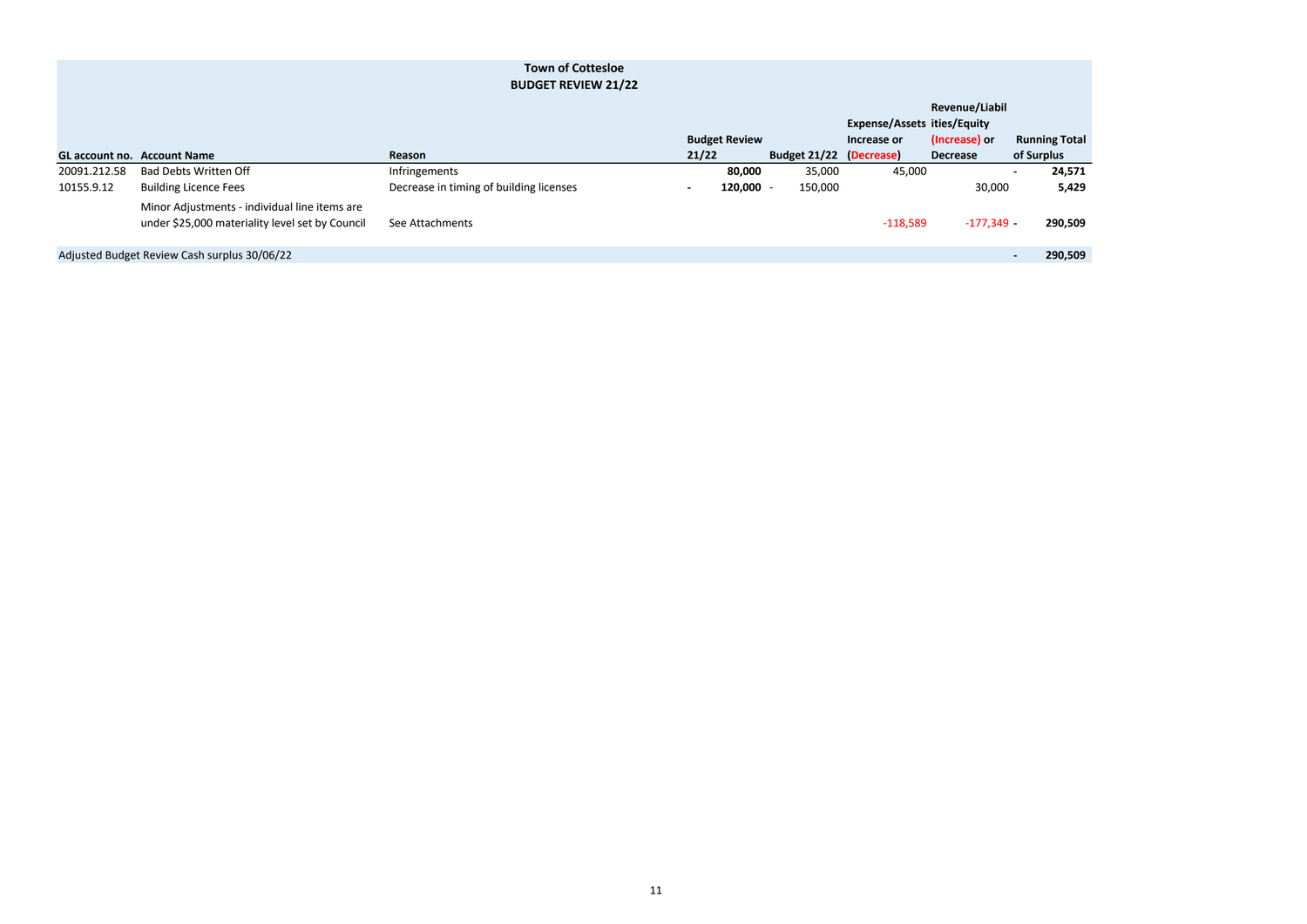| W | <b>Budget 21/22</b>                | Expense/Assets<br>Increase or<br>(Decrease) | Revenue/Liabilit<br>ies/Equity<br>(Increase) or<br>Decrease | <b>Running Total of</b><br><b>Surplus</b> |
|---|------------------------------------|---------------------------------------------|-------------------------------------------------------------|-------------------------------------------|
|   |                                    |                                             |                                                             |                                           |
| 6 | 20,000                             | 1,916                                       |                                                             | 1,916                                     |
| 0 | 25,000                             | $-10,000$                                   |                                                             | 8,084                                     |
|   | 12,000                             | $-12,000$                                   |                                                             | 20,084                                    |
| 0 |                                    | 12,000                                      |                                                             | 8,084                                     |
| 0 |                                    | 11,000                                      |                                                             | 2,916                                     |
| 0 |                                    | 20,000                                      |                                                             | 22,916                                    |
| 0 | 16,200                             | 3,800                                       |                                                             | 26,716                                    |
| 0 | 50,000                             | $-10,000$                                   |                                                             | 16,716                                    |
|   |                                    |                                             |                                                             |                                           |
| 2 | 78,201                             |                                             | $-19,671 -$                                                 | 2,955                                     |
| 7 | 47,165                             |                                             | 8,058                                                       | 5,103                                     |
| 0 | 18,000                             |                                             | 7,000                                                       | 12,103                                    |
| 0 | 30,000                             |                                             | 8,000                                                       | 20,103                                    |
| 0 | 8,000<br>$\overline{\phantom{a}}$  |                                             | 3,000                                                       | 23,103                                    |
| 0 | 25,000<br>$\sim$                   |                                             | 5,000                                                       | 28,103                                    |
| 0 | 20,000<br>$\overline{\phantom{a}}$ |                                             | $-10,000$                                                   | 18,103                                    |
| 0 | 1,000                              |                                             | 900                                                         | 19,003                                    |
| 0 | 28,586                             | $-6,586$                                    |                                                             | 12,417                                    |
| 0 | 12,000                             | $-11,500$                                   |                                                             | 917                                       |
| 0 | 550                                | $-300$                                      |                                                             | 617                                       |
| 0 | 300                                |                                             | $-450$                                                      | 167                                       |
| 0 | 5,000                              | $-2,500$                                    |                                                             | 2,333                                     |
| 0 | 9,359                              | 4,141                                       |                                                             | 1,808                                     |
| 0 | 25,000                             | $-10,000$                                   |                                                             | 8,192                                     |
| 0 | 15,000                             | $-5,000$                                    |                                                             | 13,192                                    |
| 0 | 8,000                              | 7,000                                       |                                                             | 6,192                                     |
| 7 | 35,360                             | 517                                         |                                                             | 5,675                                     |
| 0 | 33,000                             | $-8,000$                                    |                                                             | 13,675                                    |
| 0 | 19,300                             | 12,000                                      |                                                             | 1,675                                     |
| 8 | 1,500                              |                                             | $1,282 -$                                                   | 393                                       |
| 7 | 2,500                              |                                             | $-1,137$                                                    | 1,530                                     |
| 5 |                                    |                                             | $-145 -$                                                    | 1,675                                     |
| 8 | 20,416                             | 2,732                                       |                                                             | 1,057                                     |
| 6 | 69,136                             | 5,000                                       |                                                             | 6,057                                     |
|   |                                    |                                             |                                                             |                                           |

|                  | <b>GL account no. Account Name</b>                                                       | Reason                                                                      | <b>Budget Review</b><br>21/22 | <b>Budget 21/22</b> | Increase or<br>(Decrease) | $1 - 9 - 9 - 1$<br>(Increase) or<br>Decrease | <b>Running Total o</b><br><b>Surplus</b> |        |
|------------------|------------------------------------------------------------------------------------------|-----------------------------------------------------------------------------|-------------------------------|---------------------|---------------------------|----------------------------------------------|------------------------------------------|--------|
|                  | <b>Current Year Adjustments 21/22</b>                                                    |                                                                             |                               |                     |                           |                                              |                                          |        |
| <b>Capital</b>   |                                                                                          |                                                                             |                               |                     |                           |                                              |                                          |        |
|                  | Various (Missing Links), Pram Ramp Upgrades                                              |                                                                             |                               |                     |                           |                                              |                                          |        |
| 15.9000.2        | and Kerb Replacement                                                                     | Minimal over spend required to complete projects                            | 21,916                        | 20,000              | 1,916                     |                                              |                                          | 1,916  |
| 30.4085.2        | Shade Sails                                                                              | Cost savings                                                                | 15,000                        | 25,000              | $-10,000$                 |                                              |                                          | 8,084  |
|                  |                                                                                          | AMP determined that this is still within acceptable level of service and    |                               |                     |                           |                                              |                                          |        |
| 35.4019.2        | Barchetta Public Toilet Surface Improvements                                             | should be re-allocated to higher priorities                                 |                               | 12,000              | $-12,000$                 |                                              | $\blacksquare$                           | 20,084 |
| NEW              | Civic Centre - War Memorial Hall - Floor refurbis AMP determined that this is a priority |                                                                             | 12,000                        | $\blacksquare$      | 12,000                    |                                              |                                          | 8,084  |
| NEW              | Civic Centre - Replace Smoke Detectors                                                   | Identified as part of a fire safety audit                                   | 11,000                        | $\blacksquare$      | 11,000                    |                                              |                                          | 2,916  |
| 35.4170.2        | Rugby Club Floor                                                                         | Replacing collapsed floor                                                   | 20,000                        |                     | 20,000                    |                                              |                                          | 22,916 |
|                  |                                                                                          | Additional cost required to cover changes to asbestos legislation whereby   |                               |                     |                           |                                              |                                          |        |
| 35.4180.2        | Seaview Kindergarten - Kitchen upgrades                                                  | air monitoring is now required as part of any works                         | 20,000                        | 16,200              | 3,800                     |                                              |                                          | 26,716 |
| 45.4131.2        | <b>Beach Access Path Closures</b>                                                        | Cost savings - project complete - path closed & s11 handrails done          | 40,000                        | 50,000              | $-10,000$                 |                                              |                                          | 16,716 |
| <b>Operating</b> |                                                                                          |                                                                             |                               |                     |                           |                                              |                                          |        |
| 10007.89.14      | General Purpose Grant Revenue                                                            | FAGS grant - total amount unknown at setting of budget                      | 97,872 -                      | 78,201              |                           | $-19,671 -$                                  |                                          | 2,955  |
| 10008.89.14      | Local Road Grant Revenue                                                                 | FAGS grant - total amount unknown at setting of budget                      | $39,107 -$                    | 47,165              |                           | 8,058                                        |                                          | 5,103  |
| 10009.65.15      | Interest On Investments - General                                                        | Interest rates are lower than budgeted                                      | $11,000 -$                    | 18,000              |                           | 7,000                                        |                                          | 12,103 |
| 10009.66.15      | Interest On Investments - Reserves                                                       | Interest rates are lower than budgeted                                      | $22,000 -$                    | 30,000              |                           | 8,000                                        |                                          | 20,103 |
| 10009.67.15      | Other Interest                                                                           | Interest rates are lower than budgeted                                      | $5,000 -$                     | 8,000               |                           | 3,000                                        |                                          | 23,103 |
| 10004.95.15      | <b>Interest Outstanding Rates</b>                                                        | Interest rates are lower than budgeted                                      | $20,000 -$                    | 25,000              |                           | 5,000                                        |                                          | 28,103 |
| 10006.111.22     | Rates Search                                                                             | Income higher than budgeted                                                 | $30,000 -$                    | 20,000              |                           | $-10,000$                                    |                                          | 18,103 |
| 10004.69.20      | Reimbursement - Legal fees                                                               | Less legal costs incurred                                                   | $100 -$                       | 1,000               |                           | 900                                          |                                          | 19,003 |
| 20005.103.50     | <b>Contractors &amp; Consultants</b>                                                     | Review of Rates exemption to be carried out in 22/23                        | 22,000                        | 28,586              | $-6,586$                  |                                              |                                          | 12,417 |
| 20009.110.50     | Rate Recovery Costs                                                                      | Not expected to incur this cost this year                                   | 500                           | 12,000              | $-11,500$                 |                                              |                                          | 917    |
| 20009.148.58     | <b>Title Searches</b>                                                                    | Cost savings                                                                | 250                           | 550                 | $-300$                    |                                              |                                          | 617    |
| 10014.145.20     | Reimbursements                                                                           | Minimal variance                                                            | 750 -                         | 300                 |                           | $-450$                                       |                                          | 167    |
| 20026.84.58      | <b>Members Travelling</b>                                                                | Cost savings                                                                | 2,500                         | 5,000               | $-2,500$                  |                                              |                                          | 2,333  |
| 20026.29.58      | Conference & Training                                                                    | Councillor training increased                                               | 13,500                        | 9,359               | 4,141                     |                                              |                                          | 1,808  |
| Via PC           | <b>Regular Council Meetings</b>                                                          | Council meeting decrease face to face due to Covid                          | 15,000                        | 25,000              | $-10,000$                 |                                              |                                          | 8,192  |
| Via PC           | Regulation 17 Review                                                                     | Final cost less than budgeted after quoting process complied with           | 10,000                        | 15,000              | $-5,000$                  |                                              | $\blacksquare$                           | 13,192 |
| Via PC           | <b>Enterprise Bargaining Agreement</b>                                                   | Final cost higher than budgeted after quoting process complied with         | 15,000                        | 8,000               | 7,000                     |                                              | $\blacksquare$                           | 6,192  |
| 20025.202.50     | <b>Election Expenses</b>                                                                 | LG Election costs - staff and AEC costs slightly higher than budgeted       | 35,877                        | 35,360              | 517                       |                                              | ۰.                                       | 5,675  |
|                  |                                                                                          | Less advertising required in newspapers, as requirements require to         |                               |                     |                           |                                              |                                          |        |
| 20028.3.50       | Advertising                                                                              | advertise on our website                                                    | 25,000                        | 33,000              | $-8,000$                  |                                              |                                          | 13,675 |
|                  |                                                                                          | Take 3 for the Sea to North Cottesloe Surf Life saving, as per committed in |                               |                     |                           |                                              |                                          |        |
| 20029.204.58     | Donations                                                                                | 19/20                                                                       | 31,300                        | 19,300              | 12,000                    |                                              |                                          | 1,675  |
| 10208.193.15     | Penalty Interest - Sundry Debtors                                                        | Less interest charged than budgeted                                         | $218 -$                       | 1,500               |                           | $1,282 -$                                    |                                          | 393    |
| 10016.145.20     | Reimbursements                                                                           | Increase in reimbursements souoght for expenses incured                     | $3,637 -$                     | 2,500               |                           | $-1,137 -$                                   |                                          | 1,530  |
| 10018.200.17     | Other Income                                                                             | Miscellaneous income increase                                               | 145                           | $\blacksquare$      |                           | $-145-$                                      |                                          | 1,675  |
| 20031.325.52     | Agency/Labour Hire                                                                       | Shared WHS resource with other Western suburb councils                      | 23,148                        | 20,416              | 2,732                     |                                              |                                          | 1,057  |
| 20031.206.52     | <b>Other Employee Costs</b>                                                              | Increase in uniform budget for staff                                        | 74,136                        | 69,136              | 5,000                     |                                              |                                          | 6,057  |

#### **Detail of minor amendments that fall under the materiality level set of \$25,000**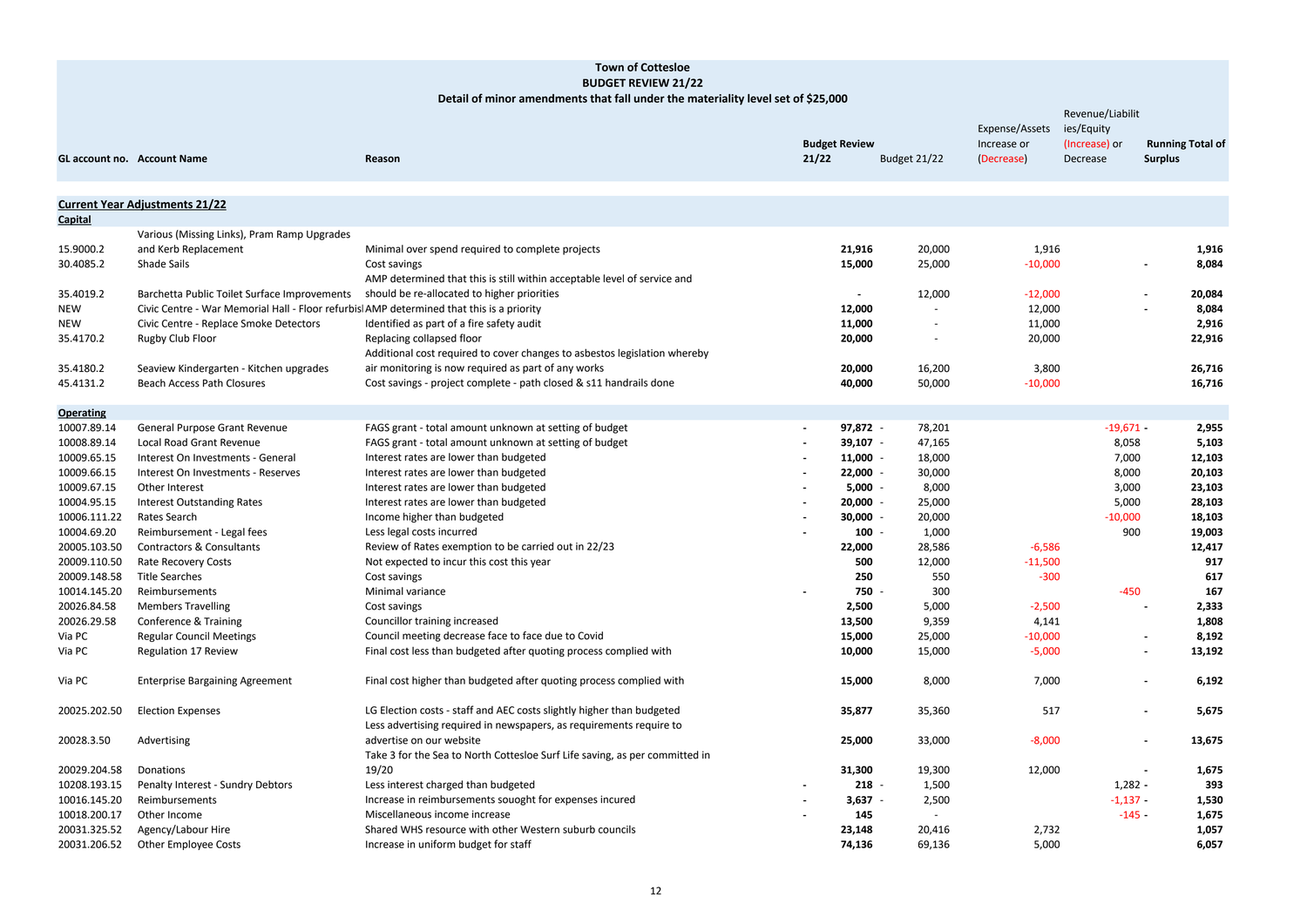|                | Revenue/Liabilit |                         |
|----------------|------------------|-------------------------|
| Expense/Assets | ies/Equity       |                         |
| Increase or    | (Increase) or    | <b>Running Total of</b> |
| (Decrease)     | Decrease         | <b>Surplus</b>          |
| $-15,000$      |                  | 8,943                   |
| $-24,000$      |                  | 32,943                  |
| 7,000          |                  | 25,943                  |
| 8,200          |                  | 17,743                  |
|                |                  |                         |
| 17,000         |                  | 743                     |
| 11,141         |                  | 10,398                  |
|                |                  |                         |
| 20,000         |                  | 30,398                  |
|                | $-6,905$         | 23,493                  |
| 5,850          |                  | 29,343                  |
|                | $-4,500$         | 24,843                  |
|                | $-300$           | 24,543                  |
|                | 6,000            | 30,543                  |
|                | 600              | 31,143                  |
|                | 130              | 31,273                  |
|                | $-510$           | 30,763                  |
|                |                  |                         |
| $-5,000$       |                  | 25,763                  |
| 5,000          |                  | 30,763                  |
| 650            |                  | 31,413                  |
|                | 2,500            | 33,913                  |
| $-11,271$      |                  | 22,642                  |
|                | $-3,000$         | 19,642                  |
|                | $-14,650$        | 4,992                   |
|                | $-590$           | 4,402                   |
|                | $-700$           | 3,702                   |
|                | $-1,000$         | 2,702                   |
|                | $-225$           | 2,477                   |
|                | $-700$           | 1,777                   |
|                | -800             | 977                     |
|                | $-14,000 -$      | 13,023                  |
|                | $-450 -$         | 13,473                  |
|                | $2,000 -$        | 11,473                  |
|                |                  |                         |
| 4,000          | 0 -              | 7,473                   |
|                |                  |                         |
| $-1,000$       | $0 -$            | 8,473                   |
| $-2,500$       | $0 -$            | 10,973                  |
| $-500$         | $0 -$            | 11,473                  |
| 500            | $0 -$            | 10,973                  |
| $-300$         | $0 -$            | 11,273                  |
| $-20,000$      | $0 -$            | 31,273                  |
| 2,200          | $0 -$            | 29,073                  |
|                | $-900 -$         | 29,973                  |
|                | $-2,700 -$       | 32,673                  |
| 240            |                  | 32,433                  |
|                |                  |                         |

### **Detail of minor amendments that fall under the materiality level set of \$25,000**

|              |                                                                     |                                                                                                                                                | <b>Budget Review</b> |              | Increase or | (Increase) or | <b>Running Total o</b>   |
|--------------|---------------------------------------------------------------------|------------------------------------------------------------------------------------------------------------------------------------------------|----------------------|--------------|-------------|---------------|--------------------------|
|              | GL account no. Account Name                                         | Reason                                                                                                                                         | 21/22                | Budget 21/22 | (Decrease)  | Decrease      | <b>Surplus</b>           |
| 20031.29.52  | <b>Training &amp; Conferences</b>                                   | Decrease due to covid, & lack of staff time                                                                                                    | 35,000               | 50,000       | $-15,000$   |               | 8,943                    |
| 20031.138.52 | Recruitment                                                         | Most recruitment occurred using internal HR resources                                                                                          | 10,000               | 34,000       | $-24,000$   |               | 32,943<br>$\blacksquare$ |
| 20276.7.58   | <b>Bank Fees</b>                                                    | Due to increase in Infringements, more transactions occurring                                                                                  | 45,000               | 38,000       | 7,000       |               | 25,943<br>$\blacksquare$ |
| 20032.103.57 | Stationary                                                          | Matched in part by reduction in stationery budget for other areas<br>Due to Covid more equipment needed to resource working from home          | 23,500               | 15,300       | 8,200       |               | 17,743                   |
| 20033.85.57  | Minor Furniture & Equipment                                         | arrangements                                                                                                                                   | 35,000               | 18,000       | 17,000      |               | 743                      |
| 20032.144.50 | Telephone/Internet                                                  | Payment required to Telstra for phone lease - a 2019 cost unbudgeted<br>Financial Management 3 yearly review required, and consultant for Long | 24,000               | 12,859       | 11,141      |               | 10,398                   |
| 20033.30.50  | <b>Contractors &amp; Consultants</b>                                | <b>Term Financial Plan</b>                                                                                                                     | 320,988              | 300,988      | 20,000      |               | 30,398                   |
| 10041.145.20 | Reimbursements - ESL                                                | Matched by increase in expense in GL account 20074.30.50                                                                                       | 18,905 -             | 12,000       |             | $-6,905$      | 23,493                   |
| 20074.30.50  | <b>Emergency Services Levies</b>                                    | Matched by increase in expense in GL account 10041.145.20                                                                                      | 18,150               | 12,300       | 5,850       |               | 29,343                   |
| 10047.41.12  | Dog Registration Fees                                               | Increase due to follow up occurred on unregistered dogs                                                                                        | $16,500 -$           | 12,000       |             | $-4,500$      | 24,843                   |
| 10047.269.12 | <b>Cat Registration Fees</b>                                        | Increase due to follow up occurred on unregistered cats                                                                                        | $1,500 -$            | 1,200        |             | $-300$        | 24,543                   |
| 10047.49.12  | Fines & Penalties - Animal                                          | Less fines issued for animal offences                                                                                                          | $2,000 -$            | 8,000        |             | 6,000         | 30,543                   |
| 10047.101.12 | Impounding Charges-Animal                                           | Less animals impounded                                                                                                                         | $500 -$              | 1,100        |             | 600           | 31,143                   |
| 10047.289.12 | Fee Withdrawals - Animal                                            | Minor variance                                                                                                                                 | 230                  | 100          |             | 130           | 31,273                   |
| 10215.200.17 | Other Revenue - Animal                                              | Minor varinace in animal miscellaneous revenue                                                                                                 | 560 -                | 50           |             | $-510$        | 30,763                   |
| 20080.209.57 | <b>Materials - Animal</b>                                           | Less material required than budgeted                                                                                                           | 32,893               | 37,893       | $-5,000$    |               | 25,763                   |
| 20080.71.50  | Legal Fees - Animal                                                 | Increase in anticipated legal expenses for ongoing cases                                                                                       | 15,000               | 10,000       | 5,000       |               | 30,763                   |
| 20080.201.58 | Other Expenses - Animal                                             | Dog sterilisation refunds - offset in part by increase in Dog rego fees                                                                        | 1,000                | 350          | 650         |               | 31,413                   |
| 10051.49.12  | Fines & Penalties - Other Law                                       | Decrease in fines expected to be issued.                                                                                                       | $4,000 -$            | 6,500        |             | 2,500         | 33,913                   |
| 20086.30.50  | Contractors - Other Law                                             | CCTV maintenance not occurring in 21/22                                                                                                        | 12,000               | 23,271       | $-11,271$   |               | 22,642                   |
| 10069.4.12   | Food Assessment Fees                                                | Increase in income                                                                                                                             | $25,000 -$           | 22,000       |             | $-3,000$      | 19,642                   |
| 10069.72.12  | <b>Outdoor Eating Fees</b>                                          | Increase in income                                                                                                                             | 64,650 -             | 50,000       |             | $-14,650$     | 4,992                    |
| 10069.253.12 | <b>Food Notification Fees</b>                                       | Increase in income                                                                                                                             | 990 -                | 400          |             | $-590$        | 4,402                    |
| 10069.303.12 | Skin Penetration Assessment Fee                                     | Increase in income                                                                                                                             | $1,400 -$            | 700          |             | $-700$        | 3,702                    |
| 10069.304.12 | Health (Public Buildings) Regulations                               | Increase in income                                                                                                                             | $3,000 -$            | 2,000        |             | $-1,000$      | 2,702                    |
| 10069.305.12 | Health (Public Buildings) Regulations (Temporary Increase in income |                                                                                                                                                | $1,725 -$            | 1,500        |             | $-225$        | 2,477                    |
| 10069.306.12 | Noise Regulation 18 Application Fee                                 | Increase in income                                                                                                                             | $2,000 -$            | 1,300        |             | $-700$        | 1,777                    |
| 10069.255.12 | Other Fees - Health                                                 | Increase in income                                                                                                                             | $1,300 -$            | 500          |             | $-800$        | 977                      |
|              | 10069.256.12 Temporary Stallholder Fees                             | In part due to Beatz & Eatz                                                                                                                    | 15,000               | 1,000        |             | $-14,000 -$   | 13,023                   |
| 10218.193.15 | Penalty Interest - Health                                           | Due to increase in income                                                                                                                      | 750 -                | 300          |             | $-450 -$      | 13,473                   |
| 10067.145.20 | Reimbursements - Health                                             | Cost savings                                                                                                                                   | $9,000 -$            | 11,000       |             | $2,000 -$     | 11,473                   |
|              |                                                                     | Super matching policy has been taken up by more employees than                                                                                 |                      |              |             |               |                          |
| 20111.141.52 | Superannuation - Health                                             | budgeted                                                                                                                                       | 14,686               | 10,686       | 4,000       |               | $0 -$<br>7,473           |
|              |                                                                     | This reduction in stationery budget is offset in part by decrease in                                                                           |                      |              |             |               |                          |
| 20112.103.50 | Printing, Postage & Stationery - Health                             | admiistration stationery & printing                                                                                                            | 500                  | 1,500        | $-1,000$    |               | $0 -$<br>8,473           |
| 20113.71.50  | Legal Expenses - Health                                             | Cost savings                                                                                                                                   | 2,500                | 5,000        | $-2,500$    |               | 10,973<br>$0 -$          |
| 20113.30.50  | Contractors & Consultants - Health                                  | Cost savings                                                                                                                                   | 5,000                | 5,500        | $-500$      |               | $0 -$<br>11,473          |
| 20113.201.58 | Other Expenses - Health                                             | Minimal over spend                                                                                                                             | 2,500                | 2,000        | 500         |               | 10,973<br>0 -            |
| 20113.201.57 | Materials - Health                                                  | Cost savings                                                                                                                                   | 1,200                | 1,500        | $-300$      |               | 11,273<br>$0 -$          |
| Via PC       | <b>Public Health Planning</b>                                       | Not occurring in 21/22, will be in 22/23.                                                                                                      |                      | 20,000       | $-20,000$   |               | 31,273<br>0 -            |
| Via PC       | Seaview Kindergarten                                                | Increase in building maintenance required                                                                                                      | 4,550                | 2,350        | 2,200       |               | $0 -$<br>29,073          |
| 10188.46.12  | Leases - Welfare                                                    | Due to Shine lease                                                                                                                             | $24,500 -$           | 23,600       |             | $-900 -$      | 29,973                   |
| 10089.145.20 | Reimbursements                                                      | Due to Shine                                                                                                                                   | $7,000 -$            | 4,300        |             | $-2,700 -$    | 32,673                   |
| Via PC       | Seniors Week                                                        | Minimal over spend                                                                                                                             | 3,240                | 3,000        | 240         |               | 32,433                   |
|              |                                                                     |                                                                                                                                                |                      |              |             |               |                          |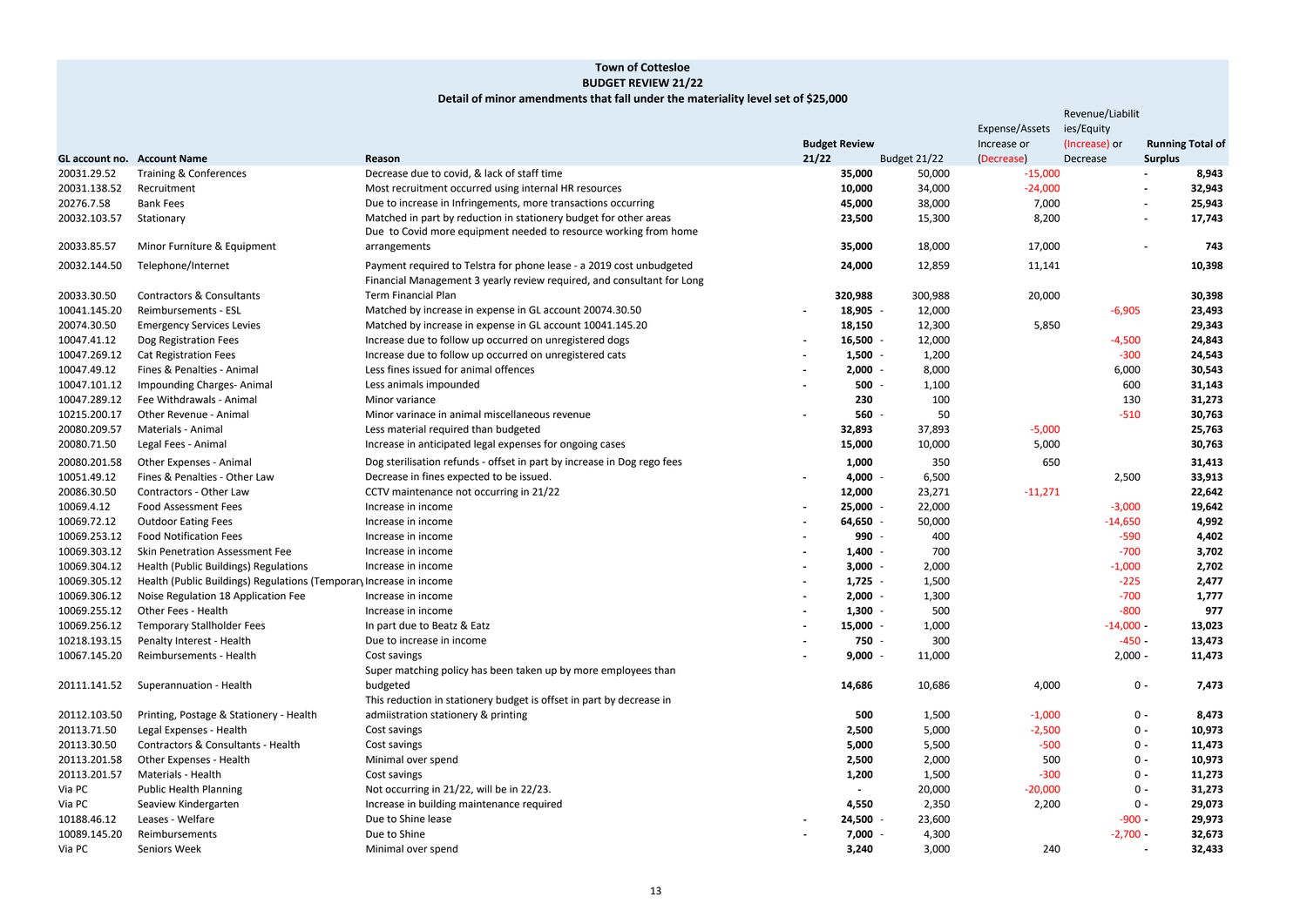# **Town of Cottesloe BUDGET REVIEW 21/22 Detail of minor amendments that fall under the materiality level set of \$25,000**

|   |              |                           | Revenue/Liabilit            |                                           |
|---|--------------|---------------------------|-----------------------------|-------------------------------------------|
|   |              | Expense/Assets            | ies/Equity<br>(Increase) or |                                           |
| N | Budget 21/22 | Increase or<br>(Decrease) | Decrease                    | <b>Running Total of</b><br><b>Surplus</b> |
| 5 | 84,990       | $-3,445$                  |                             | 35,878                                    |
| D | 70,000       |                           | $-4,000 -$                  | 39,878                                    |
| D | 1,500        |                           | $-500 -$                    | 40,378                                    |
| 0 | 200          |                           | $-900 -$                    | 41,278                                    |
| D |              |                           | $-23,800 -$                 | 65,078                                    |
| D |              |                           | $-8,600 -$                  | 73,678                                    |
| D | 800          |                           | $500 -$                     | 73,178                                    |
| 1 | 20,000       |                           | $-2,651 -$                  | 75,829                                    |
| 0 |              |                           | $-1,200 -$                  | 77,029                                    |
| D |              |                           | $-20,000 -$                 | 97,029                                    |
| 2 | 24,072       | $-14,000$                 |                             | 111,029                                   |
| 7 | 77,307       | $-7,000$                  |                             | 118,029                                   |
| D | 100,000      | $-10,000$                 |                             | 128,029                                   |
| D |              |                           | $-20,000 -$                 | 148,029                                   |
|   |              |                           |                             |                                           |
| D | 215,000      | 15,000                    |                             | 133,029                                   |
|   | 20,000       | $-20,000$                 |                             | 153,029                                   |
| D |              | 20,000                    |                             | 133,029                                   |
| 0 | 35,000       |                           | $5,000 -$                   | 128,029                                   |
| 0 | 22,000       |                           | $-18,000 -$                 | 146,029                                   |
| 0 |              | 9,000                     |                             | 137,029                                   |
| 0 | 45,000       |                           | $-15,000 -$                 | 152,029                                   |
| 0 | 17,500       |                           | $-3,500 -$                  | 155,529                                   |
| 0 |              |                           | $-4,000 -$                  | 159,529                                   |
|   |              |                           |                             |                                           |
| 0 |              | 600                       |                             | 158,929                                   |
|   | 14,000       | $-14,000$                 |                             | 172,929                                   |
| 0 | 50,000       | $-5,000$                  |                             | 177,929                                   |
| 0 |              | 10,000                    |                             | 167,929                                   |
| 0 |              | 1,000                     |                             | 166,929                                   |
| 7 | 233,907      | $-7,000$                  |                             | 173,929                                   |
| 0 | 500          |                           | $-1,500 -$                  | 175,429                                   |
| 0 | 5,000        |                           | $-1,000 -$                  | 176,429                                   |
| 0 | 35,248       | $-9,248$                  |                             | 185,677                                   |
| 0 | 20,000       | $-5,000$                  |                             | 190,677                                   |
| 0 |              |                           | $-500 -$                    | 191,177                                   |
| 0 | 70,000       | 3,000                     |                             | 188,177                                   |
|   | 5,000        | $-5,000$                  |                             | 193,177                                   |
| 0 |              |                           | $-3,400 -$                  | 196,577                                   |
| 0 | 1,000        |                           | $-700 -$                    | 197,277                                   |
| 5 | 352,422      | $-4,137$                  |                             | 201,414                                   |

|                       |                                              |                                                                             |        |                      |                          | Experise/Assets | Tes/Equity    |                          |                         |
|-----------------------|----------------------------------------------|-----------------------------------------------------------------------------|--------|----------------------|--------------------------|-----------------|---------------|--------------------------|-------------------------|
|                       |                                              |                                                                             |        | <b>Budget Review</b> |                          | Increase or     | (Increase) or |                          | <b>Running Total of</b> |
|                       | <b>GL account no. Account Name</b>           | Reason                                                                      | 21/22  |                      | Budget 21/22             | (Decrease)      | Decrease      | <b>Surplus</b>           |                         |
| 20150.205.50          | Contributions                                | Due to Shine                                                                |        | 81,545               | 84,990                   | $-3,445$        |               |                          | 35,878                  |
|                       | Domestic Refuse Removal Charges - Additional |                                                                             |        |                      |                          |                 |               |                          |                         |
| 10094.119.12          | Collections                                  | Increase in bins collected                                                  |        | 74,000 -             | 70,000                   |                 | $-4,000 -$    |                          | 39,878                  |
| 10094.120.12          | <b>Replacement Bins</b>                      | Increase in bins collected                                                  |        | $2,000 -$            | 1,500                    |                 | $-500 -$      |                          | 40,378                  |
| 10094.313.12          | Event Bins                                   | Increase in bins collected                                                  |        | $1,100 -$            | 200                      |                 | $-900 -$      |                          | 41,278                  |
| 10094.327.12          | Recycling                                    | New fee charge account required                                             |        | 23,800               |                          |                 | $-23,800 -$   |                          | 65,078                  |
| 10094.328.12          | Green Waste                                  | New fee charge account required                                             |        | 8,600                | $\blacksquare$           |                 | $-8,600 -$    |                          | 73,678                  |
| 10209.193.15          | Penalty Interest - Waste                     | Less interest charged than budgeted                                         |        | $300 -$              | 800                      |                 | $500 -$       |                          | 73,178                  |
| 10177.89.14           | Grants - Waste                               | FOGO grant                                                                  | $\sim$ | $22,651 -$           | 20,000                   |                 | $-2,651 -$    |                          | 75,829                  |
| 10098.200.17          | Other Revenue                                |                                                                             |        | 1,200                |                          |                 | $-1,200 -$    |                          | 77,029                  |
| NEW                   | <b>Container Deposit Scheme</b>              | New Container deposit scheme - our share of income from Solo                |        | 20,000               | $\blacksquare$           |                 | $-20,000 -$   |                          | 97,029                  |
| 20171.325.52          | Agency/Labour Hire                           | With the use of extra casual staff, less reliance on agency staff required  |        | 10,072               | 24,072                   | $-14,000$       |               |                          | 111,029                 |
|                       |                                              | Due to increase in planning applications, extra casual staff cover has been |        |                      |                          |                 |               |                          |                         |
| 20171.141.52          | Superannuation                               | required                                                                    |        | 70,307               | 77,307                   | $-7,000$        |               |                          | 118,029                 |
| 20173.71.50           | Legal Expenses                               | Decrease in legal expenses budget expected                                  |        | 90,000               | 100,000                  | $-10,000$       |               |                          | 128,029                 |
| <b>NEW</b>            | Grant - Heritage Consultant (DPLH)           | Grant applied for Local Planning Strategy                                   |        | 20,000               |                          |                 | $-20,000 -$   |                          | 148,029                 |
|                       |                                              | Required for engagement consultant, economic consultant, & transport        |        |                      |                          |                 |               |                          |                         |
|                       |                                              | consultant, plus \$50k from 20/21 c/fwd adjustment - this will be reviewed  |        |                      |                          |                 |               |                          |                         |
| Via PC                | Cottesloe Village Centre Precinct Plan       | if successful with grant from DPLH                                          |        | 230,000              | 215,000                  | 15,000          |               |                          | 133,029                 |
| Via PC                | Local Planning Scheme Review                 | Moved this \$20k to Local Planning Strategy Review (via PC 57.9000.927)     |        |                      | 20,000                   | $-20,000$       |               |                          | 153,029                 |
| Via PC                | <b>Conservation Management Plan</b>          | As per Council resolution- - south of Indianas                              |        | 20,000               | $\blacksquare$           | 20,000          |               |                          | 133,029                 |
| 10216.200.12          | Materials on Verge                           | Lower than exected income                                                   |        | $30,000 -$           | 35,000                   |                 | $5,000 -$     |                          | 128,029                 |
| 10217.200.12          | <b>Work Zone Permits</b>                     | Expected increase due to increased building in area                         |        | 40,000 -             | 22,000                   |                 | $-18,000 -$   |                          | 146,029                 |
| <b>Plant Postings</b> | Motor Vehicles Costs - Compliance            | These costs were previously in waste services                               |        | 9,000                | $\blacksquare$           | 9,000           |               |                          | 137,029                 |
|                       |                                              |                                                                             |        |                      |                          |                 |               |                          |                         |
| 10109.46.12           | Facilities Hire - civic centre               | There has been an increase in hire of the civic centre & its grounds        |        | $60,000 -$           | 45,000                   |                 | $-15,000 -$   |                          | 152,029                 |
| 10204.46.12           | Other Fees - Rent                            | Caretakers Cottage                                                          |        | $21,000 -$           | 17,500                   |                 | $-3,500 -$    |                          | 155,529                 |
| 10108.86.11           | Contributions                                | Pineapple club damage                                                       |        | 4,000                | $\overline{\phantom{a}}$ |                 | $-4,000 -$    |                          | 159,529                 |
|                       |                                              | New account to capture commission payable for hire of spaces online via     |        |                      |                          |                 |               |                          |                         |
| <b>NEW</b>            | SpacetoCo Commission - 15% - Civic Centre    | Spacetoco                                                                   |        | 600                  |                          | 600             |               |                          | 158,929                 |
| Via PC                | Coastwest - grant st dune                    | Identified double up                                                        |        | $\sim$               | 14,000                   | $-14,000$       |               |                          | 172,929                 |
| Via PC                | Foreshore development promotion              | Expected to be under budget                                                 |        | 45,000               | 50,000                   | $-5,000$        |               |                          | 177,929                 |
| Via PC - NEW          | Barchetta Lease Works                        | Legal costs                                                                 |        | 10,000               |                          | 10,000          |               |                          | 167,929                 |
|                       |                                              | New account to capture commission payable for hire of spaces online via     |        |                      |                          |                 |               |                          |                         |
| NEW                   | SpacetoCo Commission - 15% - Foreshore       | Spacetoco                                                                   |        | 1,000                | $\blacksquare$           | 1,000           |               |                          | 166,929                 |
| 20202.30.50           | Contractors & Consultants - Beaches          | Over budgeted for SLSWA contract                                            |        | 226,907              | 233,907                  | $-7,000$        |               | $\sim$                   | 173,929                 |
| 10120.46.12           | Facilities Hire - Sport & Rec                | Increased venue hire income                                                 |        | $2,000 -$            | 500                      |                 | $-1,500 -$    |                          | 175,429                 |
| 10118.145.20          | Reimbursements - Sport & Rec                 | Increased reimbursements                                                    |        | $6,000 -$            | 5,000                    |                 | $-1,000 -$    |                          | 176,429                 |
| Via PC                | Other buildings maintenance - Sport & Rec    | Building maintenance expected to be less than budgeted                      |        | 26,000               | 35,248                   | $-9,248$        |               |                          | 185,677                 |
| Via PC                | Rec centre masterplan                        | Expected to be under budget                                                 |        | 15,000               | 20,000                   | $-5,000$        |               | $\overline{\phantom{a}}$ | 190,677                 |
| 10182.200.17          | Other Revenue                                | Minimal increase in income                                                  |        | 500                  |                          |                 | $-500 -$      |                          | 191,177                 |
| Via PC                | Sculpture by the Sea                         | Costs for extra bins for the event                                          |        | 73,000               | 70,000                   | 3,000           |               |                          | 188,177                 |
| Via PC                | New Years Eve                                | Event was cancelled                                                         |        |                      | 5,000                    | $-5,000$        |               | $\overline{\phantom{a}}$ | 193,177                 |
| 10134.86.11           | <b>Contributions - Roads</b>                 | Extra contributions                                                         |        | 3,400                | $\sim$                   |                 | $-3,400 -$    |                          | 196,577                 |
| 10176.200.17          | Other Revenue - Roads                        |                                                                             |        | $1,700 -$            | 1,000                    |                 | $-700 -$      |                          | 197,277                 |
| Via PC                |                                              |                                                                             |        |                      |                          |                 |               |                          |                         |
|                       | Road maintenance                             | Expected to be under budget                                                 |        | 348,285              | 352,422                  | $-4,137$        |               |                          | 201,414                 |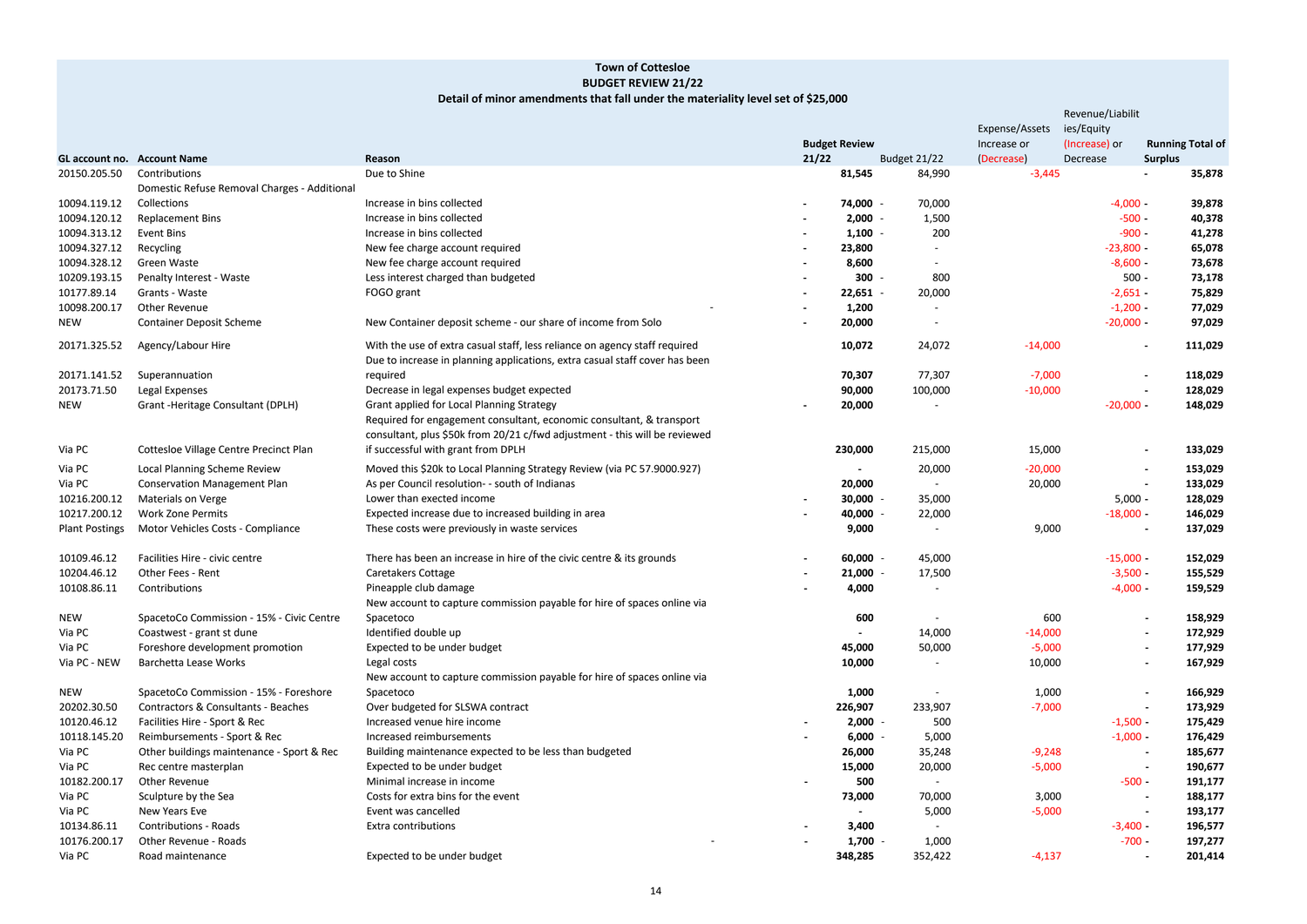|                | Revenue/Liabilit |                |                         |
|----------------|------------------|----------------|-------------------------|
| Expense/Assets | ies/Equity       |                |                         |
| Increase or    | (Increase) or    |                | <b>Running Total of</b> |
| (Decrease)     | Decrease         | <b>Surplus</b> |                         |
| $-10,000$      |                  |                | 211,414                 |
| $-10,000$      |                  |                | 221,414                 |
| $-250$         |                  |                | 221,664                 |
|                | $-20,000 -$      |                | 241,664                 |
|                | $5,000 -$        |                | 236,664                 |
|                | $165 -$          |                | 236,499                 |
|                | $-900 -$         |                | 237,399                 |
| 7,000          |                  |                | 230,399                 |
|                |                  |                |                         |
| $-5,500$       |                  |                | 235,899                 |
| 10,000         |                  |                | 225,899                 |
| $-7,000$       |                  |                | 232,899                 |
|                |                  |                |                         |
| 6,620          |                  |                | 226,279                 |
|                | $1,000 -$        |                | 225,279                 |
| $-10,000$      |                  |                | 235,279                 |
| $-2,448$       |                  |                | 237,727                 |
|                |                  |                |                         |
| $-1,700$       |                  |                | 239,427                 |
| $-3,000$       |                  |                | 242,427                 |
| $-19,000$      |                  |                | 261,427                 |
| 1,500          |                  |                | 259,927                 |
| $-18,560$      |                  |                | 278,487                 |
| $-8,000$       |                  |                | 286,487                 |
|                |                  |                |                         |
| 7,265          |                  |                | 279,222                 |
|                |                  |                |                         |
|                |                  |                | 279.222                 |

### **Detail of minor amendments that fall under the materiality level set of \$25,000**

|              |                                                                                                                 |                                                                          |                              |              | <b>LAPCITOLIA</b> | 103/1401      |                           |
|--------------|-----------------------------------------------------------------------------------------------------------------|--------------------------------------------------------------------------|------------------------------|--------------|-------------------|---------------|---------------------------|
|              |                                                                                                                 |                                                                          | <b>Budget Review</b>         |              | Increase or       | (Increase) or | <b>Running Total o</b>    |
|              | <b>GL account no. Account Name</b>                                                                              | Reason                                                                   | 21/22                        | Budget 21/22 | (Decrease)        | Decrease      | <b>Surplus</b>            |
| Via PC       | <b>Integrated Transport Strategy</b>                                                                            | Not occurring in 21/22, to be c/fwd to 22/23                             | 10,000                       | 20,000       | $-10,000$         |               | 211,414<br>$\blacksquare$ |
| Via PC       | Asset Management Plan                                                                                           | Expected to be under budget, as per quote                                | 40,000                       | 50,000       | $-10,000$         |               | 221,414<br>$\sim$         |
| Via PC       | Ride to school day                                                                                              | Cost savings                                                             | 250                          | 500          | $-250$            |               | 221,664<br>$\blacksquare$ |
| 10054.289.12 | Fines and Penalties - Withdrawals - Parking                                                                     | Appeals process improvements                                             | 60,000                       | 80,000       |                   | $-20,000 -$   | 241,664                   |
| 10054.385.12 | <b>Parking Permit Fees</b>                                                                                      | No fees to be charged                                                    | $\sim$ 100 $\sim$ 100 $\sim$ | 5,000        |                   | $5,000 -$     | 236,664                   |
| 10053.145.20 | Reimbursements - Parking                                                                                        | Minimal variance                                                         | $27,335 -$                   | 27,500       |                   | $165 -$       | 236,499                   |
| 10054.200.17 | Other Revenue - Parking                                                                                         | Minimal variance                                                         | $1,400 -$                    | 500          |                   | $-900 -$      | 237,399                   |
| 20089.141.52 | Superannuation - Parking                                                                                        | Extra casual staff required for East Cott parking                        | 53,398                       | 46,398       | 7,000             |               | 230,399<br>$\sim$         |
| 20090.103.50 | Printing, Stationary & Postage                                                                                  | Reduction in this areas costs offset by an increase in Admin Stationery  | 20,300                       | 25,800       | $-5,500$          |               | 235,899                   |
| 20091.71.50  | Legal Expenses - Parking                                                                                        | Increase in expenses expected                                            | 25,000                       | 15,000       | 10,000            |               | 225,899<br>$\sim$         |
| 20091.30.50  | Contractors & Consultants - Parking                                                                             | Cost savings                                                             | 200,000                      | 207,000      | $-7,000$          |               | 232,899<br>$\sim$         |
|              |                                                                                                                 | Procott payment - more collected in rates income than budgeted, which is |                              |              |                   |               |                           |
| 20230.30.50  | Consultants                                                                                                     | passed on                                                                | 120,175                      | 113,555      | 6,620             |               | 226,279                   |
| 10155.143.12 | <b>Swimming Pool Inspections</b>                                                                                | Minimal variance                                                         | $22,000 -$                   | 23,000       |                   | $1,000 -$     | 225,279                   |
| 20245.130.62 | Salary & Wages - building                                                                                       | Timing of staff recruited                                                | 166,433                      | 176,433      | $-10,000$         |               | 235,279<br>$\blacksquare$ |
| 20245.325.52 | Agency/Labour Hire - building                                                                                   | Savings                                                                  | 6,000                        | 8,448        | $-2,448$          |               | 237,727<br>$\sim$         |
| 20246.103.50 | Printing, Stationery & Postage - building                                                                       | Reduction in this areas costs offset by an increase in Admin Stationery  | 500                          | 2,200        | $-1,700$          |               | 239,427<br>$\sim$         |
| 20247.71.50  | Legal Expenses - building                                                                                       | Savings                                                                  | 12,000                       | 15,000       | $-3,000$          |               | 242,427<br>$\sim$         |
| 20247.30.50  | Contractors & Consultants - building                                                                            | Swimming pool audits not occurring in 21/22, C/fwd to 22/23              | 5,000                        | 24,000       | $-19,000$         |               | 261,427<br>$\sim$         |
| 20260.325.52 | <b>Agency Staff</b>                                                                                             | Depot staff via agency                                                   | 2,000                        | 500          | 1,500             |               | 259,927<br>$\sim$         |
| 20260.29.52  | Training, Memberships & Conferences                                                                             | Not expected to be incurred this year                                    | 10,000                       | 28,560       | $-18,560$         |               | 278,487<br>$\sim$         |
| Via PC       | Depot site maintenance                                                                                          | Savings                                                                  | 52,000                       | 60,000       | $-8,000$          |               | 286,487<br>$\sim$         |
| 20277.160.90 | Less Allocated to Works & Services                                                                              | Savings in Costs, adjustments amounts allocated to individual jobs       | 1,539,280                    | 1,546,545    | 7,265             |               | 279,222<br>$\sim$         |
|              | the contract of the contract of the contract of the contract of the contract of the contract of the contract of |                                                                          |                              |              |                   |               |                           |

Total of budget review amendments that are individually under materiality level of \$25,000 **<b>129,2221 129,2221 129,2221 129,2221 129,2221 129,2221 129,2221 129,2221 129,2221 129,2221 129,2221 129,2221**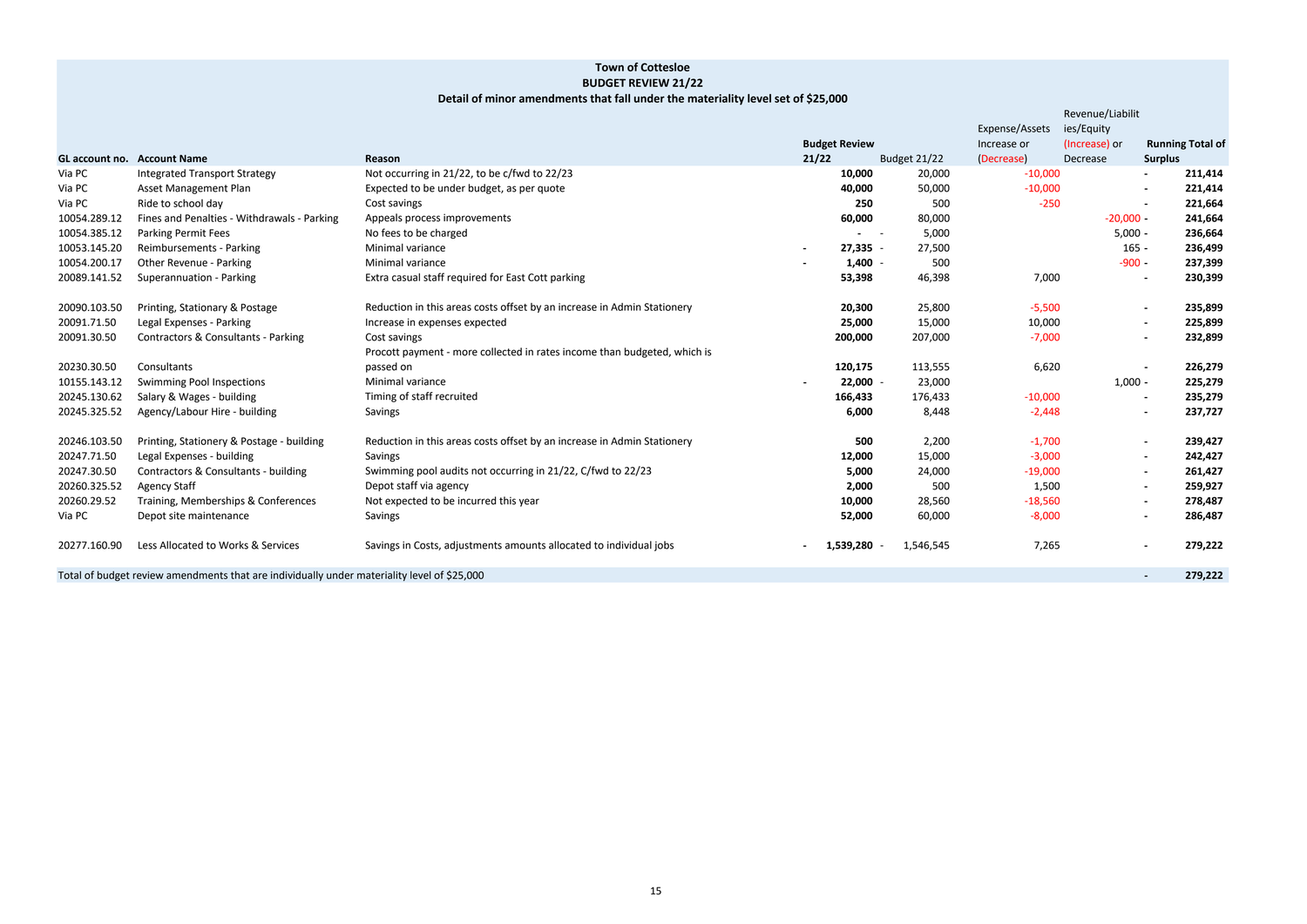| 342,256 | $-342,256$ |
|---------|------------|
| 272,880 | 69,376     |
| 194,253 | 78,626     |
| 148,003 | 46,251     |
| 41,626  | 106,377    |
| 0       | 41,626     |

| Increase or | ties/Equity | <b>Surplus</b> |         |
|-------------|-------------|----------------|---------|
|             |             |                |         |
|             |             |                |         |
|             |             |                |         |
|             |             |                |         |
| $-693,435$  |             |                | 693,435 |
| 68,988      |             |                | 624,447 |
| 6,899       |             |                | 617,548 |
| 27,595      |             |                | 589,953 |
| 13,798      |             |                | 576,155 |
| 82,786      |             |                | 493,369 |
| 27,595      |             |                | 465,774 |
| 13,798      |             |                | 451,976 |
| 20,696      |             |                | 431,280 |
| 48,292      |             |                | 382,988 |
| 62,089      |             |                | 320,899 |
| 6,899       |             |                | 314,000 |
| 55,190      |             |                | 258,810 |
| 34,494      |             |                | 224,316 |
| 20,696      |             |                | 203,619 |
| 13,798      |             |                | 189,822 |
| 20,696      |             |                | 169,125 |
| 27,595      |             |                | 141,530 |
| 41,392      |             |                | 100,138 |
| 27,595      |             |                | 72,543  |
| 72,543      |             |                | 0       |

|                                    |                                           |                                                                                                                     | <b>Budget Review</b> |                     | Expense/Assets Revenue/Liabili Running Total o |             |                                     |  |
|------------------------------------|-------------------------------------------|---------------------------------------------------------------------------------------------------------------------|----------------------|---------------------|------------------------------------------------|-------------|-------------------------------------|--|
| <b>GL account no. Account Name</b> |                                           | <b>Reason for Budget review</b>                                                                                     | 21/22                | <b>Budget 21/22</b> | Increase or                                    | ties/Equity | <b>Surplus</b>                      |  |
|                                    |                                           |                                                                                                                     |                      |                     |                                                |             |                                     |  |
|                                    |                                           |                                                                                                                     |                      |                     |                                                |             |                                     |  |
|                                    |                                           | Administration costs are re-allocated out to all of the other departments, and offset each other to balance to nil. |                      |                     |                                                |             |                                     |  |
|                                    | Governance administration - Allocated     |                                                                                                                     |                      |                     |                                                |             |                                     |  |
| 20034.68.90                        | Administrative Overhead                   | Offset against each other - re-allocation of costs to other programs                                                | 3,707,219 -          | 3,013,784           | $-693,435$                                     |             | 693,435                             |  |
| 20017.68.90                        | Allocated Administrative Costs            | Offset against each other - re-allocation of costs to other programs                                                | 368,822              | 299,834             | 68,988                                         |             | 624,447                             |  |
| 20075.68.90                        | <b>Administration Overhead Allocation</b> | Offset against each other - re-allocation of costs to other programs                                                | 36,882               | 29,983              | 6,899                                          |             | 617,548                             |  |
| 20081.68.90                        | Allocated Administrative Overhead         | Offset against each other - re-allocation of costs to other programs                                                | 147,528              | 119,933             | 27,595                                         |             | 589,953<br>$\blacksquare$           |  |
| 20087.68.90                        | <b>Administration Allocation</b>          | Offset against each other - re-allocation of costs to other programs                                                | 73,765               | 59,967              | 13,798                                         |             | 576,155                             |  |
| 20092.68.90                        | <b>Administration Overhead Allocation</b> | Offset against each other - re-allocation of costs to other programs                                                | 442,587              | 359,801             | 82,786                                         |             | 493,369                             |  |
| 20114.68.90                        | Allocated Administrative Overheads        | Offset against each other - re-allocation of costs to other programs                                                | 147,529              | 119,934             | 27,595                                         |             | 465,774<br>$\blacksquare$           |  |
| 20129.68.90                        | <b>Administration Overhead Allocation</b> | Offset against each other - re-allocation of costs to other programs                                                | 73,765               | 59,967              | 13,798                                         |             | 451,976                             |  |
| 20151.68.90                        | <b>Administration Overhead Allocation</b> | Offset against each other - re-allocation of costs to other programs                                                | 110,646              | 89,950              | 20,696                                         |             | 431,280<br>$\overline{\phantom{a}}$ |  |
| 20169.68.90                        | <b>Administration Overhead Allocation</b> | Offset against each other - re-allocation of costs to other programs                                                | 258,176              | 209,884             | 48,292                                         |             | 382,988                             |  |
| 20174.68.90                        | <b>Administration Overhead Allocation</b> | Offset against each other - re-allocation of costs to other programs                                                | 331,939              | 269,850             | 62,089                                         |             | 320,899                             |  |
| 20185.68.90                        | <b>Administration Overhead Allocation</b> | Offset against each other - re-allocation of costs to other programs                                                | 36,882               | 29,983              | 6,899                                          |             | 314,000                             |  |
| 20191.68.90                        | Administration Overhead Allocation        | Offset against each other - re-allocation of costs to other programs                                                | 295,057              | 239,867             | 55,190                                         |             | 258,810<br>$\blacksquare$           |  |
| 20203.68.90                        | <b>Administration Overhead Allocation</b> | Offset against each other - re-allocation of costs to other programs                                                | 184,411              | 149,917             | 34,494                                         |             | 224,316                             |  |
| 20209.68.90                        | <b>Administration Overhead Allocation</b> | Offset against each other - re-allocation of costs to other programs                                                | 110,646              | 89,950              | 20,696                                         |             | 203,619<br>$\blacksquare$           |  |
| 20216.68.90                        | Allocated Administration Overhead         | Offset against each other - re-allocation of costs to other programs                                                | 73,765               | 59,967              | 13,798                                         |             | 189,822                             |  |
| 20222.68.90                        | <b>Administration Overhead Allocation</b> | Offset against each other - re-allocation of costs to other programs                                                | 110,646              | 89,950              | 20,696                                         |             | 169,125<br>$\blacksquare$           |  |
| 20248.68.90                        | <b>Administration Overhead Allocation</b> | Offset against each other - re-allocation of costs to other programs                                                | 147,529              | 119,934             | 27,595                                         |             | 141,530                             |  |
| 20263.68.90                        | <b>Administration Overhead Allocation</b> | Offset against each other - re-allocation of costs to other programs                                                | 221,289              | 179,897             | 41,392                                         |             | 100,138                             |  |
| 20286.68.90                        | <b>Administration Overhead Allocation</b> | Offset against each other - re-allocation of costs to other programs                                                | 147,529              | 119,934             | 27,595                                         |             | 72,543                              |  |
| 20288.68.90                        | Allocated Administrative Overheads        | Offset against each other - re-allocation of costs to other programs                                                | 387,825              | 315,282             | 72,543                                         |             |                                     |  |

#### <u>Compliance departments administration costs are re-allocated out to all of the regulatory service departments, and offset each other to balance to nil.</u>

|            | Compliance Administartion costs - Allocated |                                                                      |         |            |         |
|------------|---------------------------------------------|----------------------------------------------------------------------|---------|------------|---------|
| New        | to Waste, Planning, Building, Health &      | Offset against each other - re-allocation of costs to other programs | 342,256 | $-342,256$ | 342,256 |
| New        | <b>Compliance Allocation</b>                | Offset against each other - re-allocation of costs to other programs | 69,376  | 69,376     | 272,880 |
| New        | <b>Compliance Allocation</b>                | Offset against each other - re-allocation of costs to other programs | 78,626  | 78,626     | 194,253 |
| New        | <b>Compliance Allocation</b>                | Offset against each other - re-allocation of costs to other programs | 46,251  | 46,251     | 148,003 |
| <b>New</b> | <b>Compliance Allocation</b>                | Offset against each other - re-allocation of costs to other programs | 106,377 | 106,377    | 41,626  |
| <b>New</b> | <b>Compliance Allocation</b>                | Offset against each other - re-allocation of costs to other programs | 41.626  | 41,626     |         |
|            |                                             |                                                                      |         |            |         |

#### **Town of Cottesloe**

#### **BUDGET REVIEW 21/22**

**Detail of administration allocation accounts that offset to nil**